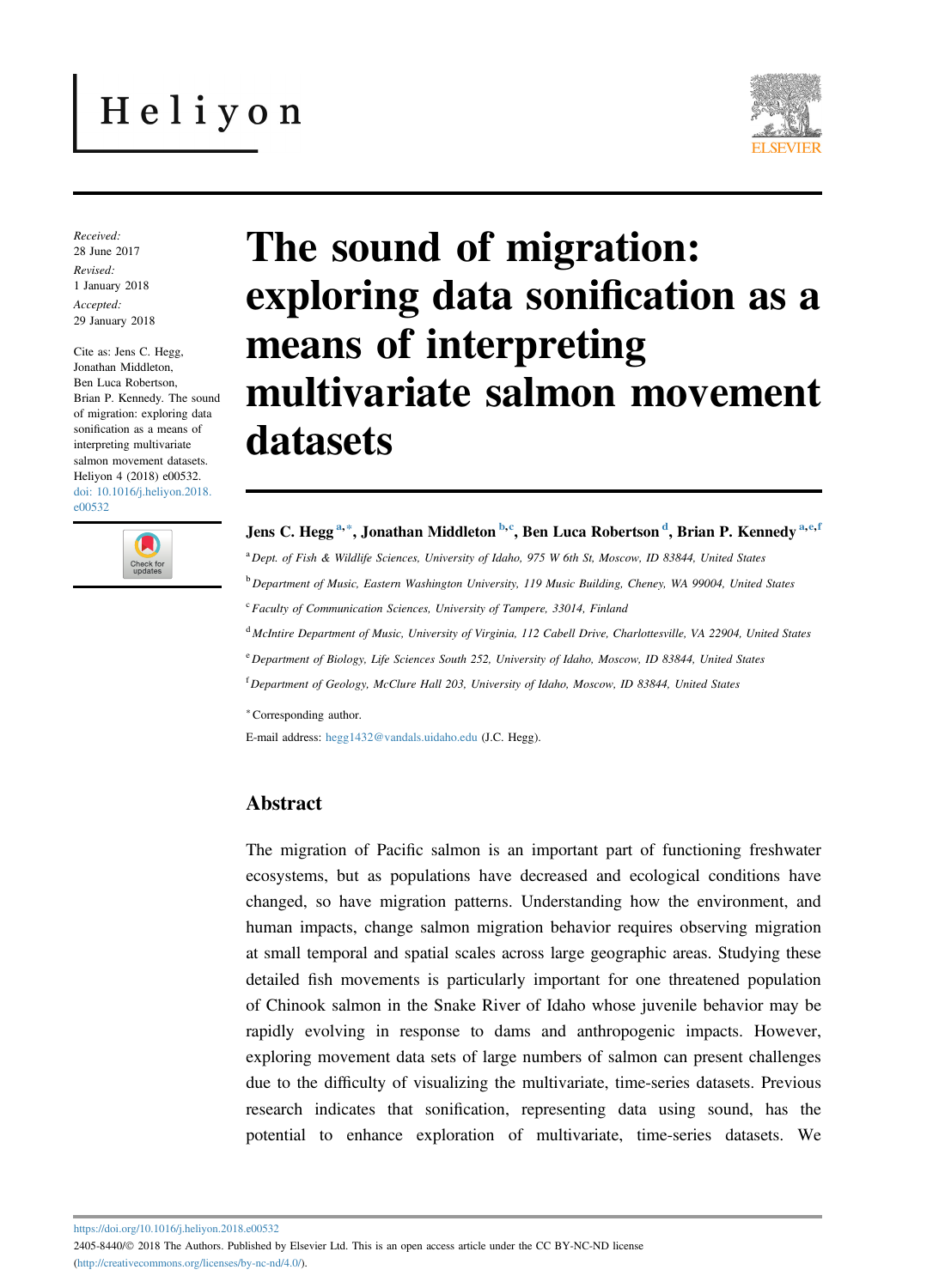developed sonifications of individual fish movements using a large dataset of salmon otolith microchemistry from Snake River Fall Chinook salmon. Otoliths, a balance and hearing organ in fish, provide a detailed chemical record of fish movements recorded in the tree-like rings they deposit each day the fish is alive. This data represents a scalable, multivariate dataset of salmon movement ideal for sonification. We tested independent listener responses to validate the effectiveness of the sonification tool and mapping methods. The sonifications were presented in a survey to untrained listeners to identify salmon movements with increasingly more fish, with and without visualizations. Our results showed that untrained listeners were most sensitive to transitions mapped to pitch and timbre. Accuracy results were non-intuitive; in aggregate, respondents clearly identified important transitions, but individual accuracy was low. This aggregate effect has potential implications for the use of sonification in the context of crowd-sourced data exploration. The addition of more fish, and visuals, to the sonification increased response time in identifying transitions.

Keywords: Acoustics, Environmental science, Biological sciences

#### 1. Introduction

Pacific salmon migration provides important inputs to the freshwater ecosystems, affecting nutrient cycling and biodiversity in the areas where they spawn ([Carlson](#page-21-0) [et al., 2011](#page-21-0); [Gende et al., 2002](#page-22-0); [Healey, 2009\)](#page-22-0). Despite this, the combined effects of overfishing, hydropower, and other anthropogenic changes have caused large declines in salmon migrations, particularly in the Columbia River basin in the Northwestern United States [\(Good et al., 2005](#page-22-0); [Ruckelshaus et al., 2002\)](#page-24-0). Management and conservation of these salmon species requires a detailed understanding of their migration incorporating both temporal detail and large spatial extent. The resulting data is complex and often multivariate, and new tools may help researchers understand and explore this data. Sonification is a data representation method that uses sound instead of visualizations to represent data. When data is mapped to sound in a pleasing way, the human mind can intuitively process the sound to discover trends or features that may be important to researchers ([Barrass and Kramer,](#page-20-0) [1999;](#page-20-0) [Hermann et al., 2011](#page-22-0)).

Many traditional methods of studying fish movement lack the temporal and spatial resolution to study salmon movement both at the fine scales at which important effects occur and across the large spatial extent of the migration. Fish ear stones, called otoliths, provide one method for collecting detailed movement data across the span of salmon migration. Otoliths are a balance and hearing organ in the inner ear of fish. Otoliths grow through the addition of daily rings of calcium carbonate, similar to the

```
2405-8440/© 2018 The Authors. Published by Elsevier Ltd. This is an open access article under the CC BY-NC-ND license
(http://creativecommons.org/licenses/by-nc-nd/4.0/).
```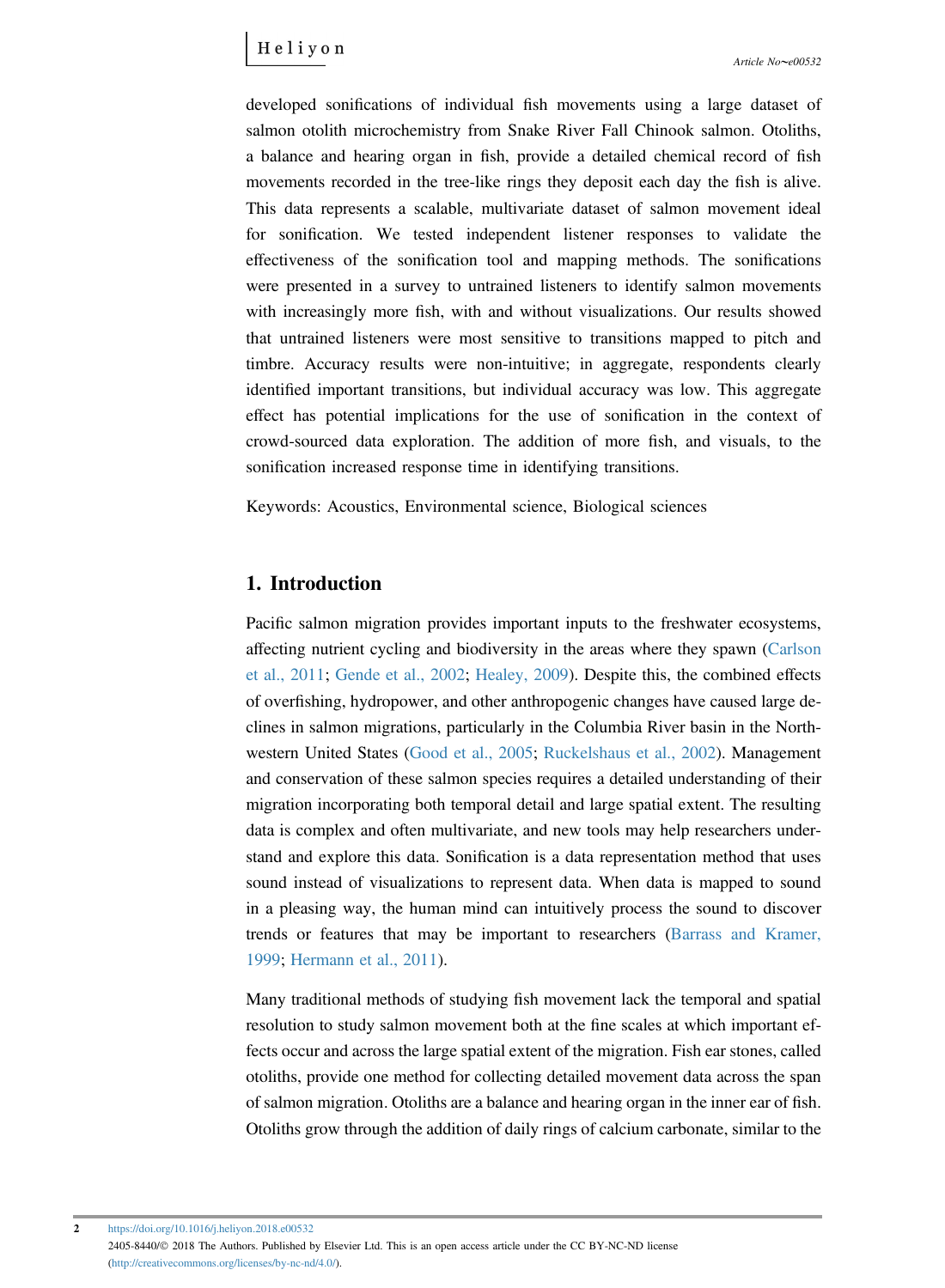growth of tree rings ([Campana, 2005;](#page-21-0) [Campana and Neilson, 1985\)](#page-21-0). Each stream a fish travels through has a different chemical signature, and otoliths record this chemistry in their daily growth rings. Measuring the chemistry in these otolith rings, it is possible to reconstruct the location and timing of the movements a fish makes throughout its life ([Kennedy et al., 1997,](#page-23-0) [2002](#page-23-0); [Thorrold et al., 1998\)](#page-24-0).

For migratory fish, and especially salmon, this technique is a powerful, but data intensive, way of studying the ecological implications of movements and migration for species under protected status or that otherwise cannot be handled physically for manual tagging ([Hamann and Kennedy, 2012;](#page-22-0) [Hegg et al., 2013,](#page-22-0) [2015\)](#page-22-0). These chemical signatures record the time a juvenile salmon spends in each freshwater habitat, from the location where it hatched, to each new river it enters on its way downstream, to its entry into the ocean ([Hegg et al., 2013](#page-22-0); [Kennedy et al., 2002;](#page-23-0) [Walther et al., 2008](#page-25-0)).

Reconstructing the movements of a large number of salmon presents challenges for perception and analysis due to the difficulty in visualizing the multivariate timeseries datasets. The ability to interpret datasets visually begins to degrade relatively quickly with additional data streams or dimensions ([Tufte, 2001;](#page-24-0) [Ware, 2004](#page-25-0)). For salmon populations, the variation in movement timing within the population is particularly difficult to analyze statistically, despite our ability to collect and analyze large datasets. In this regard otolith microchemistry data shares the same issues of other big data problems: that our ability to collect, store, model, and analyze large amounts of data requires concurrent advances in analysis, communication and interpretation of these complex datasets [\(Keefe and Isenberg, 2013;](#page-22-0) [Overpeck et al.,](#page-23-0) [2011;](#page-23-0) [Wong et al., 2012\)](#page-25-0).

In contrast to visualization, hearing is inherently multidimensional ([Moore, 1995](#page-23-0)) and the human ability to interpret nuanced changes in pattern, and especially timing, in audio signals is striking ([Fitch and Kramer, 1994](#page-21-0); [Kramer et al., 2010](#page-23-0); [Moore,](#page-23-0) [1995;](#page-23-0) [Neuho](#page-23-0)ff, 2011). This is exemplified by the so called, "cocktail party problem," the observation that human hearing is remarkably capable of disentangling many simultaneous channels of sonic input to focus only on a sound of interest ([McDermott, 2009](#page-23-0)). This indicates that multivariate data, and time-series data in particular, is especially sui to exploration and interpretation using data sonification and auditory display [\(Kramer et al., 2010](#page-23-0)). However, no definitive sonification model for this purpose exists, as the theory and best-practices for creating effective sonifications is still under active development [\(De Campo, 2007](#page-21-0); [Hermann et al.,](#page-22-0) [2011;](#page-22-0) [Walker and Nees, 2011\)](#page-24-0).

Understanding the timing of large numbers of salmon movements is particularly important in one population of Fall Chinook salmon in the Snake River in the northwestern United States. Recent evidence indicates that the timing of ocean migration in juveniles of this population may be evolving due to human induced changes in the

```
2405-8440/© 2018 The Authors. Published by Elsevier Ltd. This is an open access article under the CC BY-NC-ND license
(http://creativecommons.org/licenses/by-nc-nd/4.0/).
```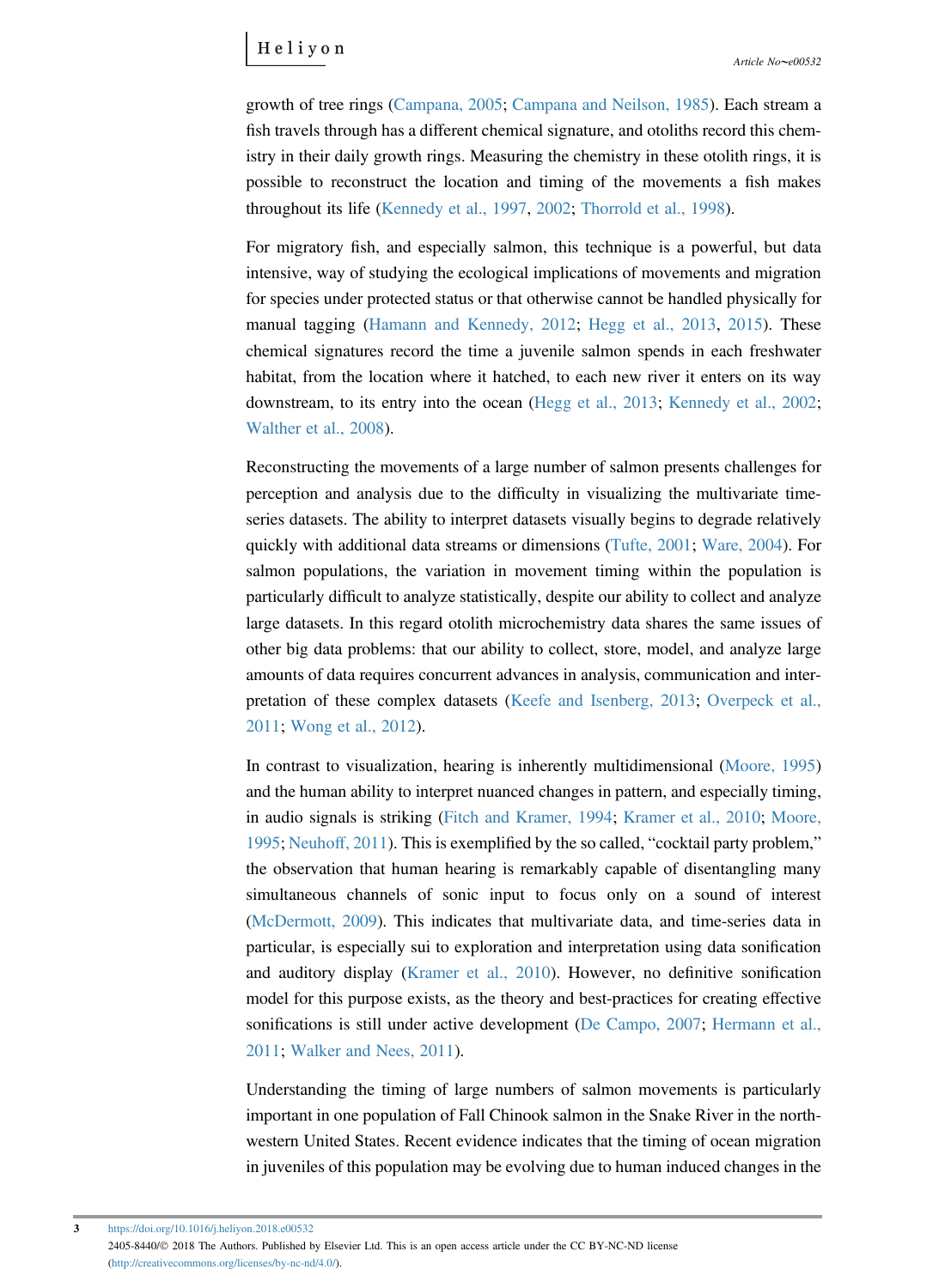river system ([Waples et al., 2017](#page-25-0); [Williams et al., 2008](#page-25-0)). Migration in these fish has changed from exclusively early outmigration in their first summer (sub-yearling) historically, to a mix of migration timings that includes fish which enter the ocean the following spring (yearling) ([Connor et al., 2005\)](#page-21-0). Since the selective pressures driving this evolution are likely different in locations across the basin it is important to understand the timing at which sub-populations of fish decide to move downstream to each new habitat [\(Connor et al., 2002](#page-21-0); [Hegg et al., 2013](#page-22-0)). Sonification of this data has the potential to provide a method to quickly explore temporal details of movement timing, temporal structure which traditional statistical methods struggle to quantify. As a time-series dataset in which each variable describes unique location and timing data, and unique combinations of covarying signatures can also be used to determine location and movement information, it is also an ideal candidate to explore elements of sonification design. This is particularly true because the temporal complexity of the dataset can be scaled through addition or subtraction of the data from individual fish.

The field of sonification has resulted in exciting recent advances for data exploration ([Ballora et al., 2004](#page-20-0); [Dombois, 2002](#page-21-0); [Khamis et al., 2012](#page-23-0); [Loeb and Fitch, 2002\)](#page-23-0), which often requires an understanding of how listeners perceive important changes in the data ([Barrass and Kramer, 1999;](#page-20-0) [De Campo et al., 2006](#page-21-0); [Flowers, 2005;](#page-22-0) [Hermann et al., 2011](#page-22-0); [Ware, 2004](#page-25-0)). Although sonification can be paired with visuals in interactive displays, it is often unclear to what degree simultaneous visualization improves listener accuracy in interpretation of sonifications [\(Hermann and Hunt,](#page-22-0) [2005;](#page-22-0) [Minghim and Forrest, 1995;](#page-23-0) [Rabenhorst et al., 1990\)](#page-24-0). Further, understanding of how users respond to the addition of aural complexity, and its effect on the ability of listeners to identify important changes in the data is an open question as most sonifications are limited to a relatively few data streams [\(Ferguson et al., 2011](#page-21-0)). The complexity of listener responses is one reason for the recommendation that sonification researchers should validate their work with perceptual surveys ([Kramer et al.,](#page-23-0) [2010\)](#page-23-0). In the case of otolith microchemistry, the data provided a scalable, multivariate dataset upon which to test listener responses to layers of sonification complexity, with and without visualizations.

Using a sonification of multivariate salmon movement data and naïve listeners, we tested for generalizable trends in the ability of unsupervised listeners to identify changes in an increasingly complex dataset. Our study was based on a sonification model developed by the authors through an iterative, interdisciplinary process with the goal of creating a useful, and aesthetically interesting, data exploration tool. The sonification used five chemical tracers relevant to fish location; strontium isotope ratio ( ${}^{87}Sr/{}^{86}Sr$ ), and ratios of elemental strontium (Sr), barium (Ba), magnesium (Mg) and manganese (Mn) to calcium (Ca). These data were mapped to pitch, timbre and stereo-location with the intention of creating clear transitions in fish location as well as aesthetically interesting harmonic and timbral effects.

<sup>4</sup> <https://doi.org/10.1016/j.heliyon.2018.e00532>

<sup>2405-8440/© 2018</sup> The Authors. Published by Elsevier Ltd. This is an open access article under the CC BY-NC-ND license [\(http://creativecommons.org/licenses/by-nc-nd/4.0/](http://creativecommons.org/licenses/by-nc-nd/4.0/)).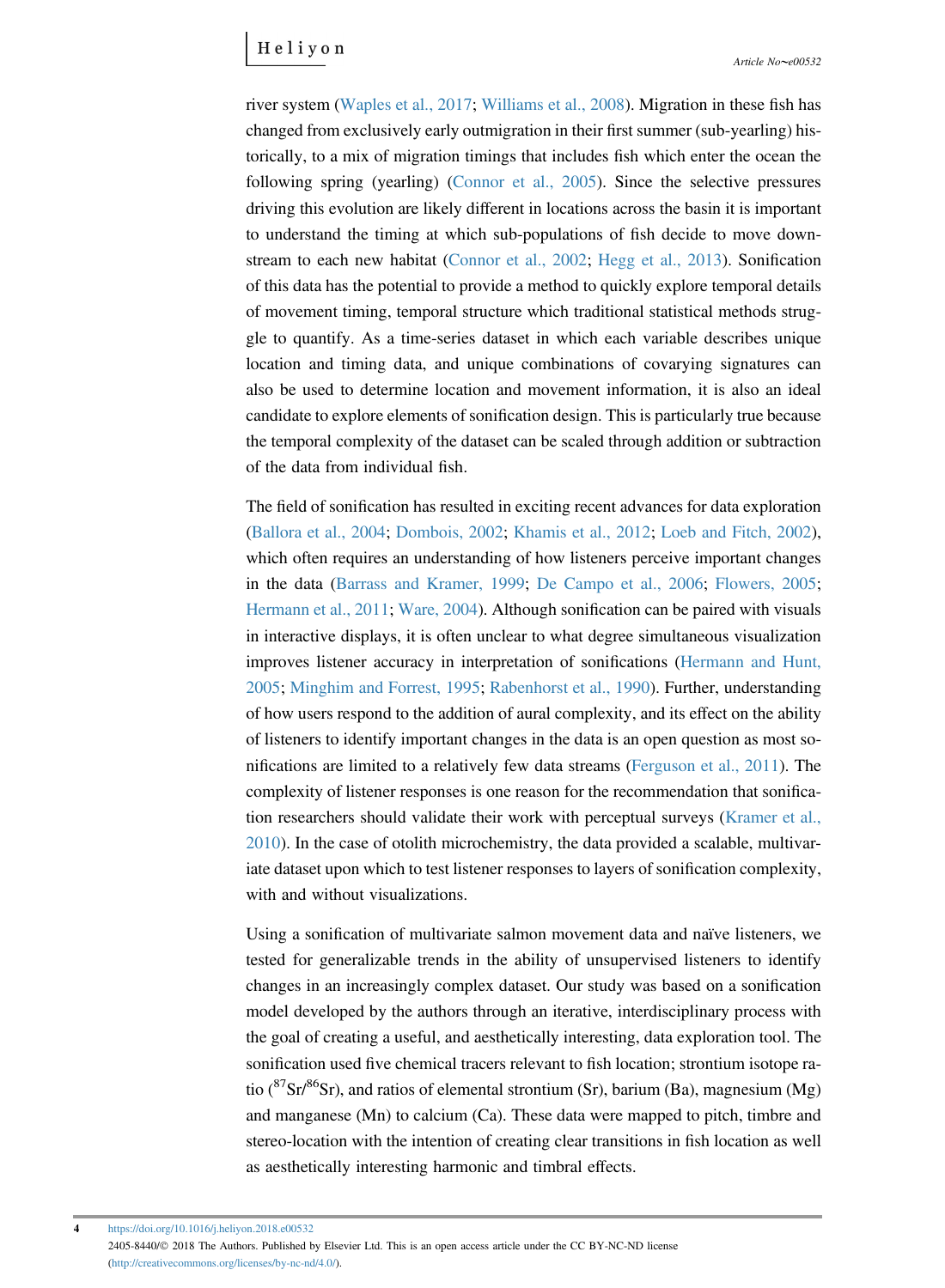This study had three objectives. The first was to quantify the specific sonic elements that can provide effective markers of data transitions that reflect salmon movements between habitats. Untrained respondents were tested on a suite of four sonic markers and two negative controls to test the hypothesis that pitch and timbre would be the most effective indicators of transition. Our second objective was to test the ability of respondents to identify known transitions within multivariate fish-otolith sonifications of increasing complexity. We hypothesized that respondent accuracy would decrease with increasing sonification complexity. Finally, we tested whether the addition of a simultaneous visualization of the data improved respondent accuracy as complexity increased. We hypothesized that respondent accuracy would be unchanged, based on recent results from [Bywater and Middleton \(2016\)](#page-21-0) who found that a high percentage of users can perceive similarities between line graphs and corresponding sonifications based mainly on data-to-pitch mapping.

#### 2. Methods

#### 2.1. Salmon movement data

The data used to create the sonifications were taken from a dataset of threatened Fall Chinook salmon in the Snake River in the northwestern United States ([Hegg et al.,](#page-22-0) [2013\)](#page-22-0). Juvenile movement timing is important to ecologists and managers because recent evidence suggests that the population may be evolving novel migration patterns in response to dams and other anthropogenic affects across their habitat ([Waples et al., 2017;](#page-25-0) [Williams et al., 2008](#page-25-0)).

The dataset consisted of isotopic and micro-chemical data from forty-five adult salmon otoliths within a larger dataset collected by [Hegg et al. \(2013\).](#page-22-0) Briefly, otoliths were collected from fish as a part of the sampling of fish as broodstock for Lyons Ferry Hatchery, the largest of two Fall Chinook hatcheries in the Snake River Basin. Fish destined for Lyons Ferry Hatchery are captured as they pass Lower Granite Dam, the final dam on the Lower Snake River. Otoliths were only collected from presumed-wild fish, those fish lacking a clipped adipose fin or coded wire tag and thus likely to have been naturally spawned. Otoliths were stored dry and processed as described in [Hegg et al. \(2013;](#page-22-0) [Secor et al., 1991\)](#page-24-0). These fish are presumed to be a random sample of the entire run up to the date at which the hatchery quota is reached.

Hegg et al. showed that river location can be reliably determined through the natal, rearing and overwintering phases of the juvenile outmigration using linear discriminant function classification of  ${}^{87}Sr/{}^{86}Sr$  ratio. This discriminant function analysis was used to provide location information to the sonification. See [McGarigal et al.](#page-23-0) [\(2000\)](#page-23-0) for a discussion of the linear discriminate function method in the context of fisheries and wildife. In addition to the  ${}^{87}Sr/{}^{86}Sr$  isotopic signature, the

<sup>2405-8440/© 2018</sup> The Authors. Published by Elsevier Ltd. This is an open access article under the CC BY-NC-ND license [\(http://creativecommons.org/licenses/by-nc-nd/4.0/](http://creativecommons.org/licenses/by-nc-nd/4.0/)).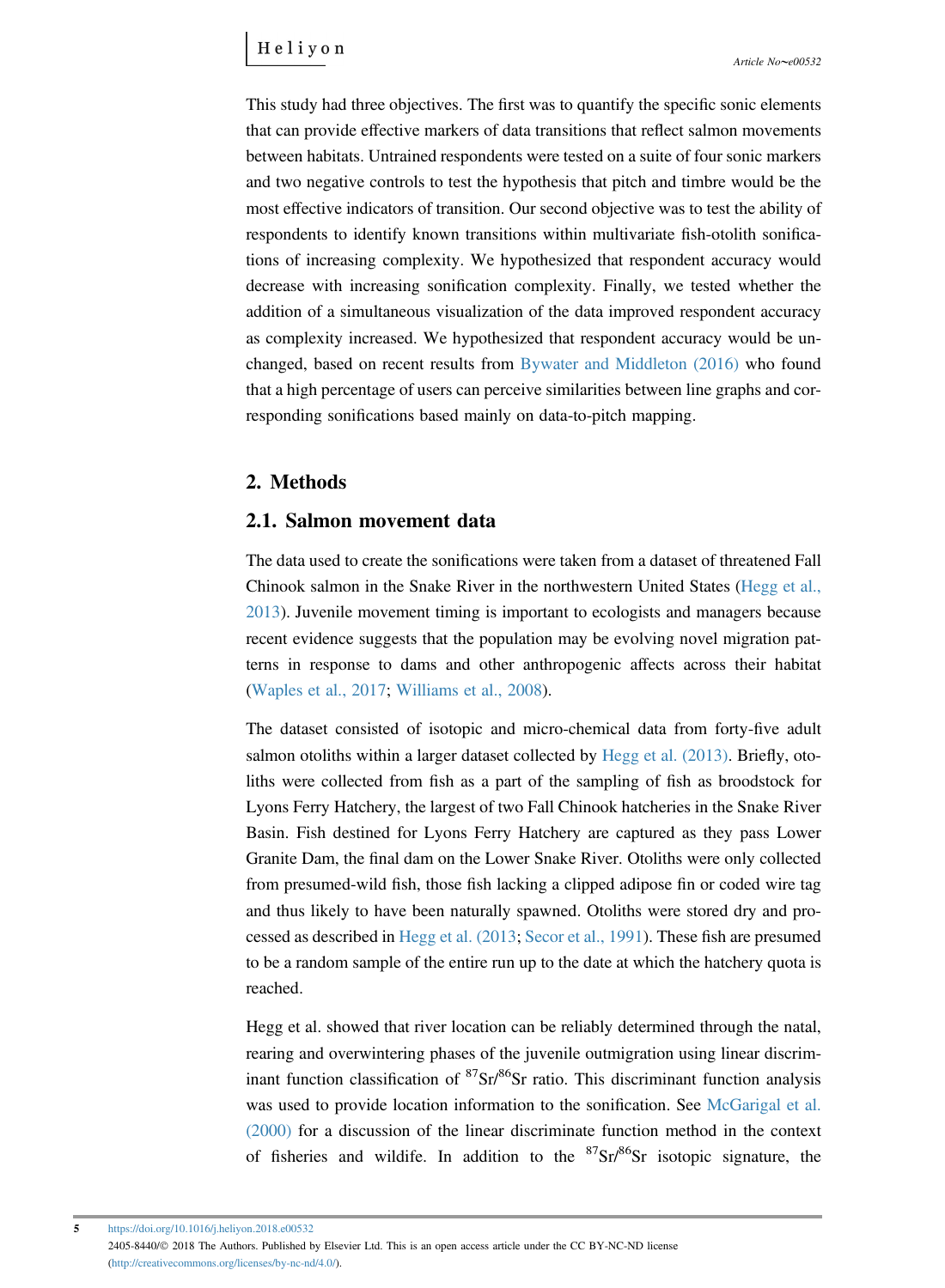sonification utilized four elemental signatures expressed as a ratio with calcium; Sr/ Ca, Ba/Ca, Mg, and Mn. Trace amounts of these elements replace calcium in the calcium carbonate matrix of the otolith as a function of both the dissolved concentration of these elements in the water the fish inhabits and the bioregulation within the body. The data is expressed as a ratio of the abundance of each element in comparison to calcium, the element they substitute for in the otolith matrix (e.g. - Sr/Ca).

Analysis of otolith data using LA-ICP-MS is done by moving a laser across the surface of the otolith from the core to the edge, ablating small amounts of otolith material which is drawn into the mass spectrometer and analyzed in sequence (e.g. [Hegg et al., 2015\)](#page-22-0). Therefore, the data consists of measurements of each isotopic and elemental ratio in increasing distance from the core of the otolith. This results in a temporal record of the life of the fish, with the core representing birth and the edge representing the death of the fish after returning to spawn. The microns from the core represent the relative time within the life of the fish ([Fig. 1\)](#page-6-0).

#### 2.2. Sonification design

The sonification design was based on an interdisciplinary working process between a scientist and two composers, with the objective of meaningfully representing juvenile salmon movement as sound [\(Robertson et al., 2015](#page-24-0)). Within the resulting sonification (Clip1\_Full\_Sonification.mp3), the distance from the otolith core, measured in microns, represents time, from the start of the file to its end. Across this timeline various life stages were mapped to changes in overall amplitude, with important temporal markers, including birth, the end of maternal influence, and death, acting as breakpoints within these overlapping envelopes. For each fish the end of maternal chemical influence on the developing otolith was considered to be  $250 \mu m$ ([Barnett-Johnson et al., 2008\)](#page-20-0), representing an initial crescendo, with the amplitude ascending at a consistent rate towards a steady value that is sustained until the death of that individual, which begins a sudden decrescendo into silence. During simultaneous playback of all fish (tutti), the sound of each fish (soli) in each watershed are cumulative, giving the listener an indication of the how many salmon are currently active within a given watershed or marine system.

For each fish, the sonification mapped strontium isotope ratios to audio parameters associated with spatial orientation, distance, and passage between specific river or marine systems. At the foundation of this model is the ability for the listener to recognize discrete entrances or exits of individuals through one of four chemically distinct river groups within the Snake River watershed defined by [Hegg et al.](#page-22-0) [\(2013\)](#page-22-0): the Lower Snake River, the Upper Snake River, the Clearwater/Salmon Rivers, and the Grand Ronde/Imnaha/Tucannon Rivers, as well as the Pacific Ocean. The <sup>87</sup>Sr/<sup>86</sup>Sr signatures unique to these locations are ranges defined by the group boundaries of the discriminate function used by [Hegg et al. \(2013\)](#page-22-0), so that as a fish's

<sup>2405-8440/© 2018</sup> The Authors. Published by Elsevier Ltd. This is an open access article under the CC BY-NC-ND license [\(http://creativecommons.org/licenses/by-nc-nd/4.0/](http://creativecommons.org/licenses/by-nc-nd/4.0/)).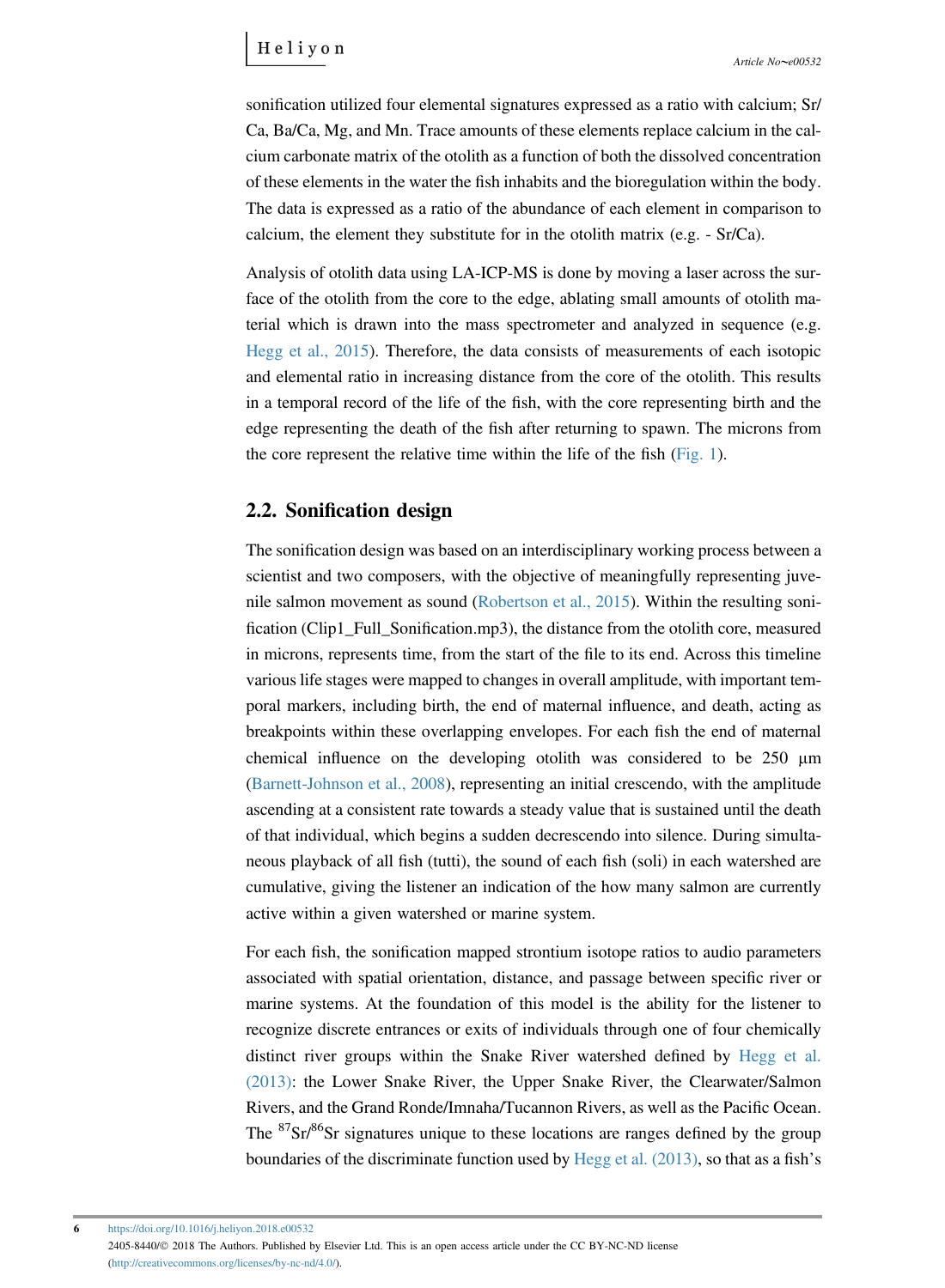<span id="page-6-0"></span>

Fig. 1. Otolith Data collection (this will be updated for this study). Otoliths are polished along the saggital plane to uncover the rings (a). Polishing is stopped with the core is visible. Otolith chemistry is then analyzed by ablating a transect across the otolith from the otolith core to its rim (A). As the laser moves across the otolith, ablated material is swept into the inductively coupled plasma mass spectrometer (ICP-MS), ionized, and the ratio of isotopes and elements contained in the sample is measured. The resulting data (b) shows the changes in chemical values (A) from the birth of the fish (0  $\mu$ m) to its death (the edge of the otolith and end of the data). Changes in  ${}^{87}Sr/{}^{86}Sr$  indicate movements between locations with distinct chemistry (b).

otolith signature crosses this group boundary its location changes instantaneously ([Table 1](#page-7-0), Fig. 1). Therefore,  ${}^{87}Sr/{}^{86}Sr$  ratio was mapped to discrete, nearly instantaneous changes in pitch at these transition points, indicating the passage of salmon from one river system into another.

Passage between river locations was further punctuated by applying a percussive envelope to each sounding sine tone, creating a sudden, bell-like, audio marker of the transition between habitats. This envelope utilizes a sharp attack (5 milliseconds), a brief decay (100 milliseconds), a sustained amplitude 6 dB lower than the peak value, and a release time of 400 milliseconds. Following the onset of each envelope,

<sup>2405-8440/© 2018</sup> The Authors. Published by Elsevier Ltd. This is an open access article under the CC BY-NC-ND license [\(http://creativecommons.org/licenses/by-nc-nd/4.0/](http://creativecommons.org/licenses/by-nc-nd/4.0/)).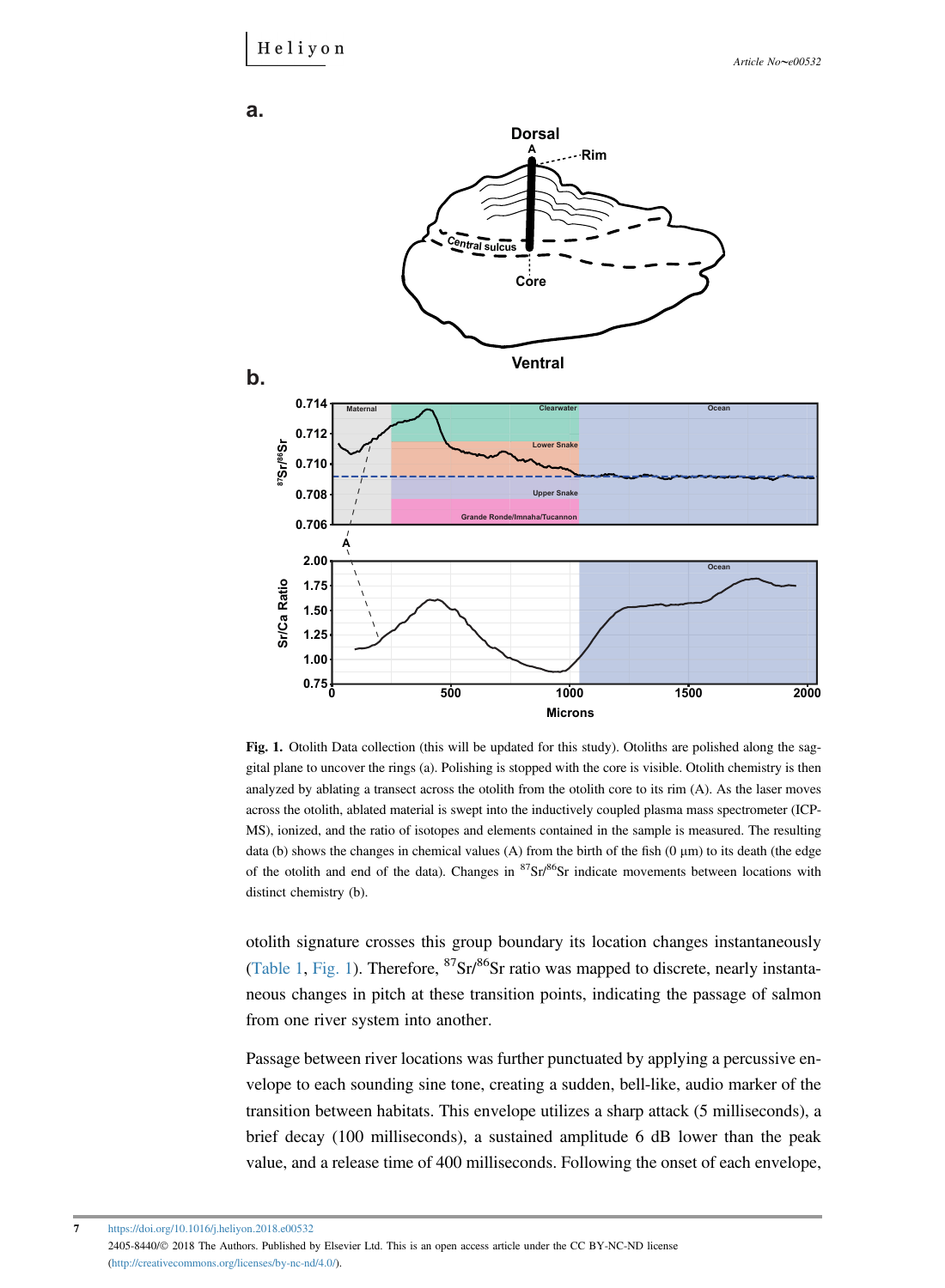# Helivon

| <b>River System</b> | $87Sr$ / $86Sr$ Range | Pitch<br><b>Ratios</b> | Frequency— Hertz Note Values |                  | Latitude Range                                | <b>Azimuth Angle</b>           |
|---------------------|-----------------------|------------------------|------------------------------|------------------|-----------------------------------------------|--------------------------------|
| Grande Ronde/       | $\leq=0.70772$        | 35/32                  | 120.3125                     | $B2 - 45$ cents  | 45.863° N. $<$ 46.080° N.                     | $6.97^{\circ} < 16.9^{\circ}$  |
| Imnaha/             |                       | 35/16                  | 240.625                      | $B3 - 45$ cents  |                                               |                                |
| Tucannon            |                       | 35/8                   | 481.25                       | $B4 - 45$ cents  |                                               |                                |
|                     |                       | 35/4                   | 962.5                        | $B5 - 45$ cents  |                                               |                                |
| <b>Upper Snake</b>  | 0.70772 < 0.70919     | 5/1                    | 550                          | $C#5 - 14$ cents | $45.245^{\circ}$ N. $< 45.856^{\circ}$ N.     | $44.8^{\circ} > 17.0^{\circ}$  |
|                     |                       | 15/2                   | 825                          | $G5 -12$ cents   |                                               |                                |
|                     |                       | 10/1                   | 1100                         | $C#6 - 14$ cents |                                               |                                |
| Lower Snake         | $0.70919 \le 0.71149$ | 1/2                    | 55                           | A1               | 45.856° N, $\lt$ 46.708° N, 17.0° $>$ - 45.0° |                                |
|                     |                       | 3/4                    | 82.5                         | $E2 + 2$ cents   |                                               |                                |
|                     |                       | 1/1                    | 110                          | A <sub>2</sub>   |                                               |                                |
|                     |                       | 3/2                    | 165                          | $E3 + 2$ cents   |                                               |                                |
|                     |                       | 2/1                    | 220                          | A <sub>3</sub>   |                                               |                                |
| Clearwater          | >0.71149              | 11/4                   | 302.5                        | $D#4 - 49$ cents | 45.830° N < 46.417° N.                        | $18.4^{\circ} > -17.4^{\circ}$ |
|                     |                       | 11/2                   | 605                          | $D#5 - 49$ cents |                                               |                                |
|                     |                       | 45/8                   | 618.75                       | $D#5 - 10$ cents |                                               |                                |
|                     |                       | 11/1                   | 1210                         | $D#6 - 49$ cents |                                               |                                |
|                     |                       | 45/4                   | 1237.5                       | $D#6 - 10$ cents |                                               |                                |

<span id="page-7-0"></span>Table 1. Summary of Sonification Parameters

the corresponding pitch is sustained at a significantly lower amplitude until another habitat change occurs or the lifecycle of the fish concludes.

All mapped pitches originate from sinusoidal waveforms whose frequencies are derived from whole-number ratios. This system of integral tuning, or *just intonation*, creates intervallic structures between simultaneously sounding individual fish which form cohesive chordal structures. As these structures often stem from high-order partials, resultant harmonies display distinctly rich microtonal qualities that often deviate from standard musical temperament.

Beyond mapping fish location to pitch, the sonification algorithm also used <sup>87</sup>Sr/<sup>86</sup>Sr thresholds to map fish to a generalized geographic location within the stereo field. In this way, each fish changed location in relation to the listener as it moved downstream as if the listener were located at the confluence of the Snake and Columbia River (46.233° North Latitude) and facing toward the geographic center of the basin. Latitude ranges for each river group were estimated using the USGS Streamer tool (<http://water.usgs.gov/streamer/web/>) based on spawning distributions from [Garcia](#page-22-0) [et al. \(2008\).](#page-22-0) Each fish, at each point during the sonification, was then stochastically assigned a stereo location within the latitude range of the river in which it was assigned (Table 1). To maintain a consistent perception of loudness across the stereo field, a constant-power panning algorithm is employed.

To supplement this spatial model and suggest proximity to the listener, reverberation was applied in linear proportion to each fish's virtual location in relation to the liswas applied in linear proportion to each fish's virtual location in relation to the listener's virtual location, at the Snake and Columbia Rivers. A greater proportion of reverberation was used to suggest greater distance from the listener, while a direct, unaffected signal indicated proximity.

```
2405-8440/© 2018 The Authors. Published by Elsevier Ltd. This is an open access article under the CC BY-NC-ND license
(http://creativecommons.org/licenses/by-nc-nd/4.0/).
```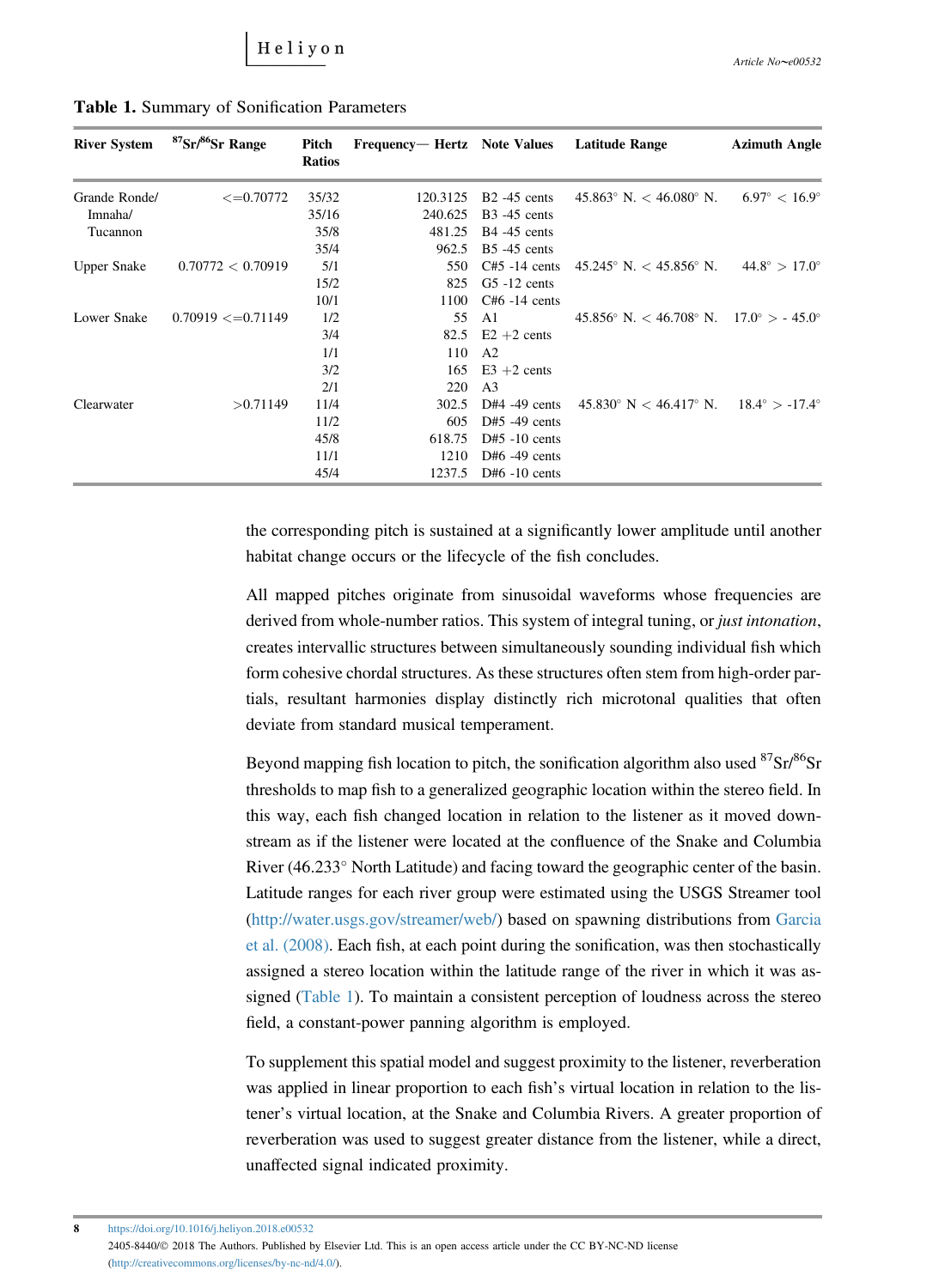In addition to strontium isotope signatures, the intensity of Sr/Ca ratios were used to determine entry into the ocean, due to the sharp increase in Sr/Ca associated with entry into salt water. Entry into the ocean was defined as a stable, 20-point moving average of  ${}^{87}Sr/{}^{86}Sr$  within  $+/-0.0004$  of the global marine value (0.70918) as well as Sr/Ca values between  $0.9478 < 1.1609$  [\(Fig. 1](#page-6-0)).

Entry into the Pacific Ocean is heard as a distinctive transformation of spectral quality as spectral bandwidth is broadened and the perception of a single, center pitch is progressively obscured by an increased noise bandwidth, creating a wash of sound rather than the more pure tone of freshwater residence. This timbral change was accomplished using a modified amplitude modulation synthesis in which the audio output is interpolated between a sinusoidal waveform reflecting frequency value of the previously occupied freshwater system and a random-amplitude carrier waveform ("rand  $\sim$ " object in the programming language, Max/MSP). As chemical signatures indicative of entry into the Pacific Ocean begin to stabilize, the randomamplitude waveform is modulated by a steady, 440 Hertz sine wave. Meanwhile, the frequency of the carrier waveform is mapped to a transitional range of Sr/Ca intensity values  $(0.947882 < 1.160923)$  using a linear-scaling function.

Minimum and maximum output for this function vary between 50 and 400 Hertz. However, as Sr/Ca values recorded in the study occasionally exceed 2.55, intermodulation effects resulting from higher frequency outputs may be heard as momentary spikes in noise bandwidth, booming noises during the ocean phase. From an aural perspective, the associative qualities and continuum of "pure" to "noisy" timbres generated by this modified form of AM synthesis illustrate variation in the character of environments encountered during out-migration.

#### 2.3. Perceptual survey

In order to test the integrity of the sonification model, a perceptual survey was created using sonifications of three individual fish from the larger sonification, as well as six short synthesizer clips. Each fish originated in one of three natal locations as defined by the discriminate function analysis in Hegg et al. [\(Hegg et al., 2013](#page-22-0)); the Upper Snake River (fish 5132), Clearwater River (fish m2742), and Imnaha/Grande Ronde/Tucannon Rivers (fish 3354). All fish then moved to the Lower Snake River during the rearing phase, followed by entry into the ocean. Thus, each fish had two major sonic transitions during its life. All otolith sonifications were limited to 1522 mm, the shortest of the three otoliths, and the time span of the sonifications was set to 1 minute and 30 seconds. Each fish was recorded individually, after which the files were combined in open source Audacity audio editing software [\(www.audacityteam.](http://www.audacityteam.com) [com\)](http://www.audacityteam.com). Known fish movements were determined from the discriminate function analysis in [Hegg et al. \(2013\)](#page-22-0) and the timing of each location change for individual fish was determined by the author using a stopwatch.

```
2405-8440/© 2018 The Authors. Published by Elsevier Ltd. This is an open access article under the CC BY-NC-ND license
(http://creativecommons.org/licenses/by-nc-nd/4.0/).
```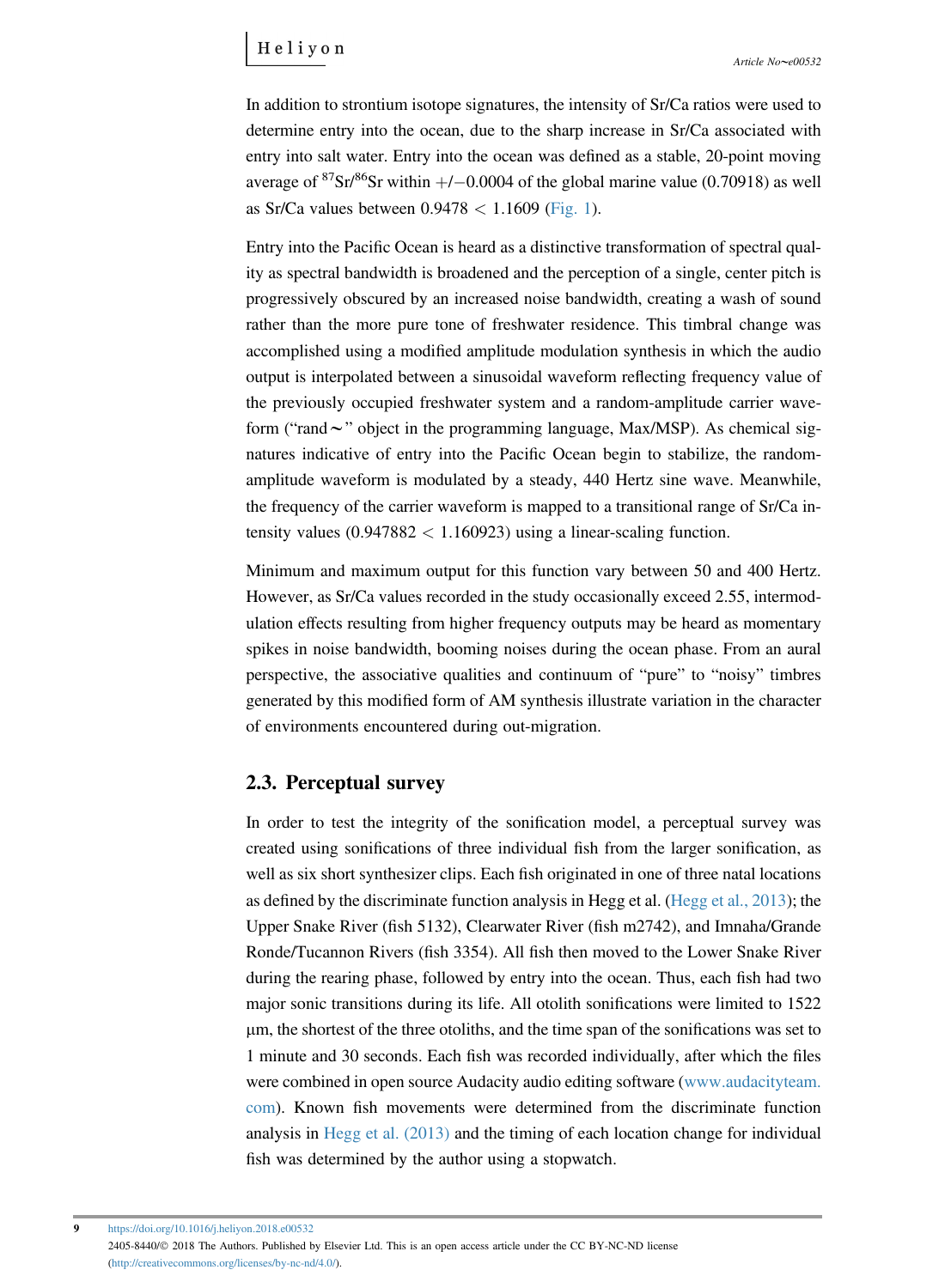<span id="page-9-0"></span>The survey also included a set of shorter sound clips used as controls, which were based on granular syntheses similar in timbral richness to the sonifications. Positive controls represented sonic transitions in left-to-right stereo panning (Clip2\_Pan.mp3), adding a pitch (Clip3\_Pitch.mp3), adding a new timbre (Clip4\_Timbre.mp3), and increasing volume (Clip5\_Crecendo.mp3). The two negative controls consisted of steady random static (Clip6\_Static.mp3) and a clip with randomly intermittent sounds over a steady bass tone (evoking a vibrato-like sound, Clip7 Intermittent.mp3) (Table 2).

The survey was designed and built in Flash 3.0 using Adobe Animate software ([Adobe.com](http://Adobe.com)), administered via computer, and is available in an online repository ([Hegg et al., 2017\)](#page-22-0). All listening was done through headphones. All sounds were accompanied by a counter showing the seconds elapsed in the right-hand corner of the screen. Sounds were also accompanied by a progress bar showing the remaining length of the clip, with the exception of sounds with visual displays. In these cases the visualizations indicated the progress of the sonification with a clear beginning and end point. Visualizations were animated as sparse graphs of the raw <sup>87</sup>Sr/<sup>86</sup>Sr data (absent x and y value labels and using an aggressive 30-point moving average smoother) such that they revealed themselves in time with the sonification so that respondents were not able to look forward in the visualization to anticipate transitions.

Respondents ( $n = 35$ ) were allowed to proceed through the survey at their own pace, with sounds only starting once respondents clicked to start the sound. Responses

| Question #     | <b>Description</b>  | <b>Type</b>  | <b>Visuals</b> | Mean<br><b>Accuracy</b> | <b>Mean Response</b><br>Delay (seconds) |
|----------------|---------------------|--------------|----------------|-------------------------|-----------------------------------------|
| 1              | Static              | Control      | No             | $8.6\%$ <sup>a</sup>    |                                         |
| $\overline{2}$ | Left-Right Panning  | Control      | N <sub>0</sub> | $85.7\%$ <sup>b</sup>   |                                         |
| 3              | Pitch               | Control      | N <sub>0</sub> | $100\%$ <sup>b</sup>    |                                         |
| $\overline{4}$ | Random intermittent | Control      | No             | $34.3\%$ <sup>a</sup>   |                                         |
| 5              | Timbre              | Control      | N <sub>o</sub> | $97.1\%$ <sup>b</sup>   |                                         |
| 6              | Crescendo           | Control      | No             | $82.9\%$ <sup>b</sup>   |                                         |
| 7              | 1-Fish              | Experimental | No             | 43.5%                   | 1.47                                    |
| 8              | $2-Fish$            | Experimental | N <sub>0</sub> | 54.5%                   | 1.53                                    |
| 9              | 3-Fish              | Experimental | No             | 40.5%                   | 2.10                                    |
| 10             | 1-Fish              | Experimental | Yes            | 45.8%                   | 1.64                                    |
| 11             | 2-Fish              | Experimental | Yes            | 52.9%                   | 1.86                                    |
| 12             | 3-Fish              | Experimental | Yes            | 16.6%                   | 2.41                                    |

Table 2. Summary of perceptual survey questions.

Description of questions used in perceptual survey of salmon otolith chemistry sonification. Letters indicate significantly different groups among the control responses.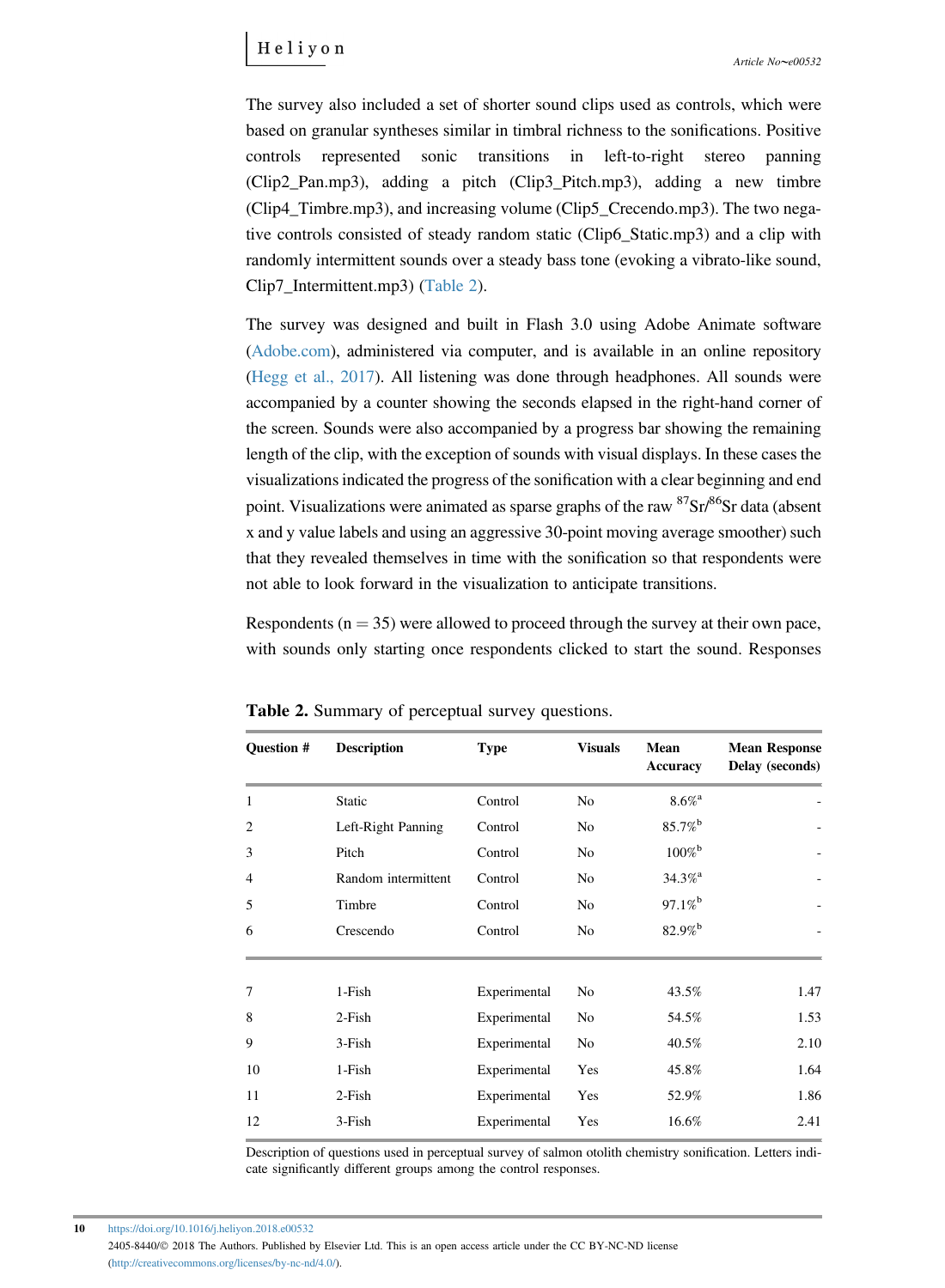were recorded on a paper datasheet [\(Hegg et al., 2017](#page-22-0)). Respondents were first asked to rate their level of training in Music and Math or Science as these relate to data analysis (none, up to one year, or more than 1 year). The survey then proceeded to a listening section made up of the controls using sounds based on granular synto a listening section made up of the controls using sounds based on granular synthesis. For each trial respondents answered "yes" or "no" to the same question, "Do you perceive a transition in the sound." The answers were listening to each clip, and participants were offered only one listening experience per trial. At the end of the control section respondents were then counseled on the survey's new method for identifying transitions in longer clips, in real-time, using a push-button training clicker [\(http://www.starmarkacademy.com\)](http://www.starmarkacademy.com). Respondents were asked to depress the clicker button at the moment they identified a transition in the sound, at which point the test administrator would record the seconds elapsed on the datasheet.

Questions using the sonification data proceeded from a single fish, to the addition of a second fish, to the addition of a third fish. Questions  $7-9$  were accompanied by a progress bar serving as the only visual aid. Questions  $10-12$  repeated the same sequence of sonifications, with the inclusion of animated visualizations, proceeding from a single fish (Q10\_1Fish\_Visuals.mp4), to two fish (Q11\_2Fish\_Visuals.mp4), and three fish (Q12\_3Fish\_Visuals.mp4).

At the end of the survey respondents were asked four questions related to their experience taking the survey, with space given for a long-form answer. The questions were:

- 1. Comment on your ability to identify transitions in the short, sound only clips.
- 2. Comment on your ability to identify transitions in the longer, sound only clips.
- 3. Comment on the effect of the visuals in identifying transitions in the sound clips
- 4. Comment on your ability to identify transitions as more sounds were added to the clips.

Survey respondents were intentionally left untrained as to what constituted a "transition" in the sound. The purpose of utilizing untrained listeners was to understand whether the sonification mapping provided an intuitive identification of sonic changes, with the intention that the sonification could be used with minimal training for data exploration. Advertisement for the survey did indicate that the sounds were derived from salmon, however details were only given after the testing if respondents were interested.

All surveys were administered by Dr. Jonathan Middleton and a graduate assistant at Eastern Washington University between January  $25<sup>th</sup>$  and February  $24<sup>th</sup>$  of 2017. This survey was granted exemption from federal regulations for the protection of human subjects under CFR Title 45, Part 46.101(b)  $(1-6)$  by the Institutional Review

<sup>2405-8440/© 2018</sup> The Authors. Published by Elsevier Ltd. This is an open access article under the CC BY-NC-ND license [\(http://creativecommons.org/licenses/by-nc-nd/4.0/](http://creativecommons.org/licenses/by-nc-nd/4.0/)).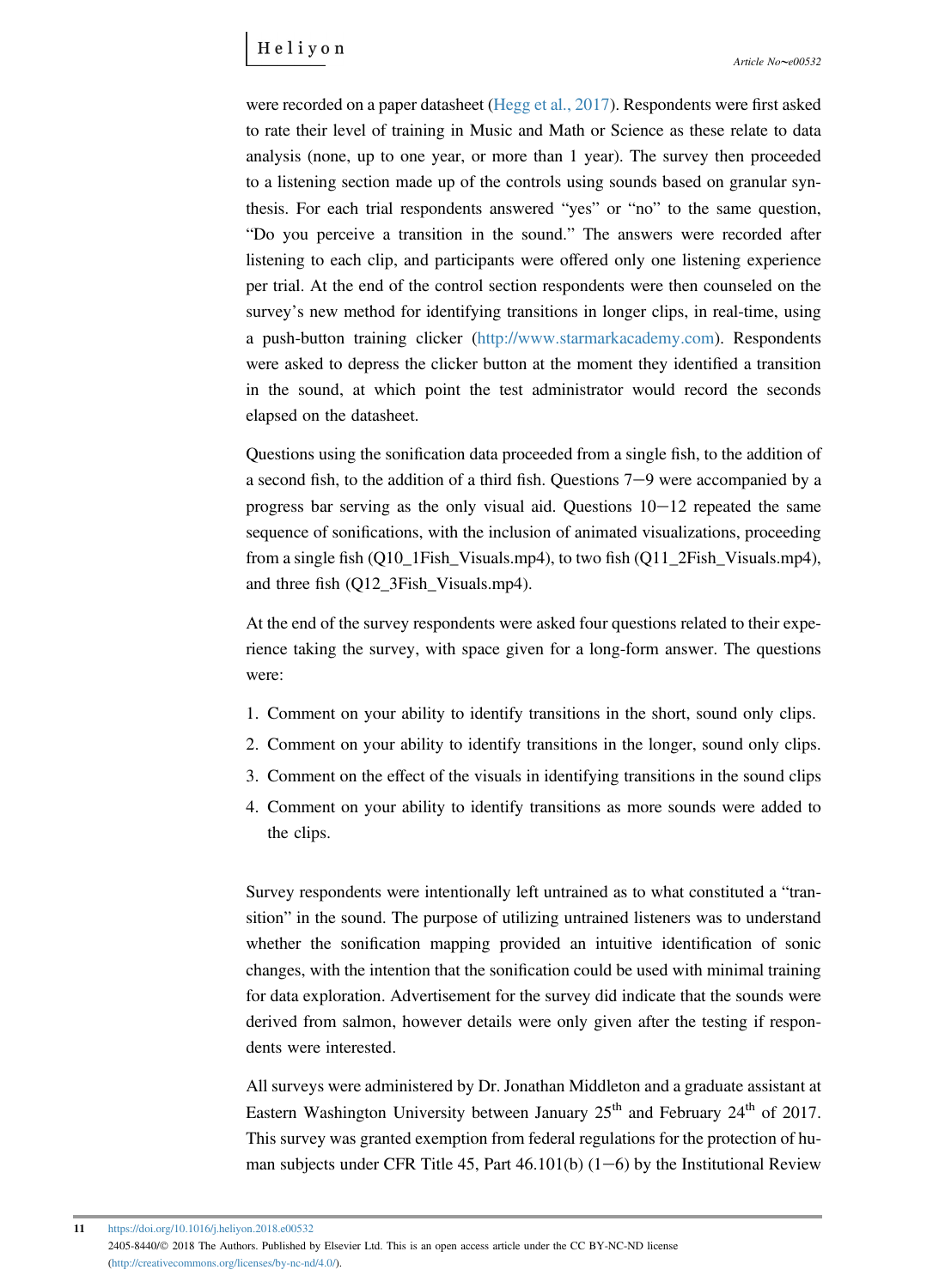Board for Human Subjects Research at Eastern Washington University (Review HS-5155). University of Idaho also provided an exemption under CFR Title 45, part 46.101(b) (2,4) (protocol 17-080).

# 3. Data analysis

Data analysis proceeded along three main hypotheses, one for each section of the survey.

# 3.1. Control questions

The first hypothesis was that respondents would positively identify each of the four positive control sound clips as transitions, while failing to identify the negative con-trols as transitions. This was tested using Fisher's Exact test of independence with post-hoc pairwise comparison using Bonferroni correction [\(Routledge, 2005\)](#page-24-0).

# 3.2. Response accuracy

The second hypothesis was that survey respondents could identify the transitions in the sonifications in real-time. Since clicker responses exhibited a time-delay we calculated accuracy based on an envelope between the actual transition and the end of the estimated response delay. This response delay was calculated by estimating the peak-center and variance of aggregate responses of all the survey responses for each question. We used the R package {mclust} ([Scrucca et al., 2016](#page-24-0)) to identify the unique density peaks in the aggregate response data using BIC model selection to identify the number of clusters (limited to between 5 and 20) and whether those clusters had equal or variable variance. This resulted in clusters corresponding to peaks in aggregate responses (i.e. - periods were larger numbers of respondents identified a transition in the sound). The clustering algorithm defines these clusters using a normal distribution, and thus mean and variance was calculated for each peak in responses.

The response peaks which directly followed a known transition within the sonifica-tion were identified as "correct" response peaks, and responses within them were tion were identified as "correct" response peaks, and responses within them were considered correct. Inclusion in a "correct" response peak was calculated based upon the properties of a normal distribution. Any response recorded between the time of the known transition and the right-hand tail of the cluster distribution was considered correct. Thus, the "correct" window was calculated as the seconds between the known transition and three standard deviations to the right of the mean of the "correct" response peak. This, according to the properties of the normal distribution, encompasses 99.7% of the responses within the response peak. In cases where the cluster model picked wide variance we decreased this window to two, or one standard deviations to avoid including data from nearby response peaks.

<sup>2405-8440/© 2018</sup> The Authors. Published by Elsevier Ltd. This is an open access article under the CC BY-NC-ND license [\(http://creativecommons.org/licenses/by-nc-nd/4.0/](http://creativecommons.org/licenses/by-nc-nd/4.0/)).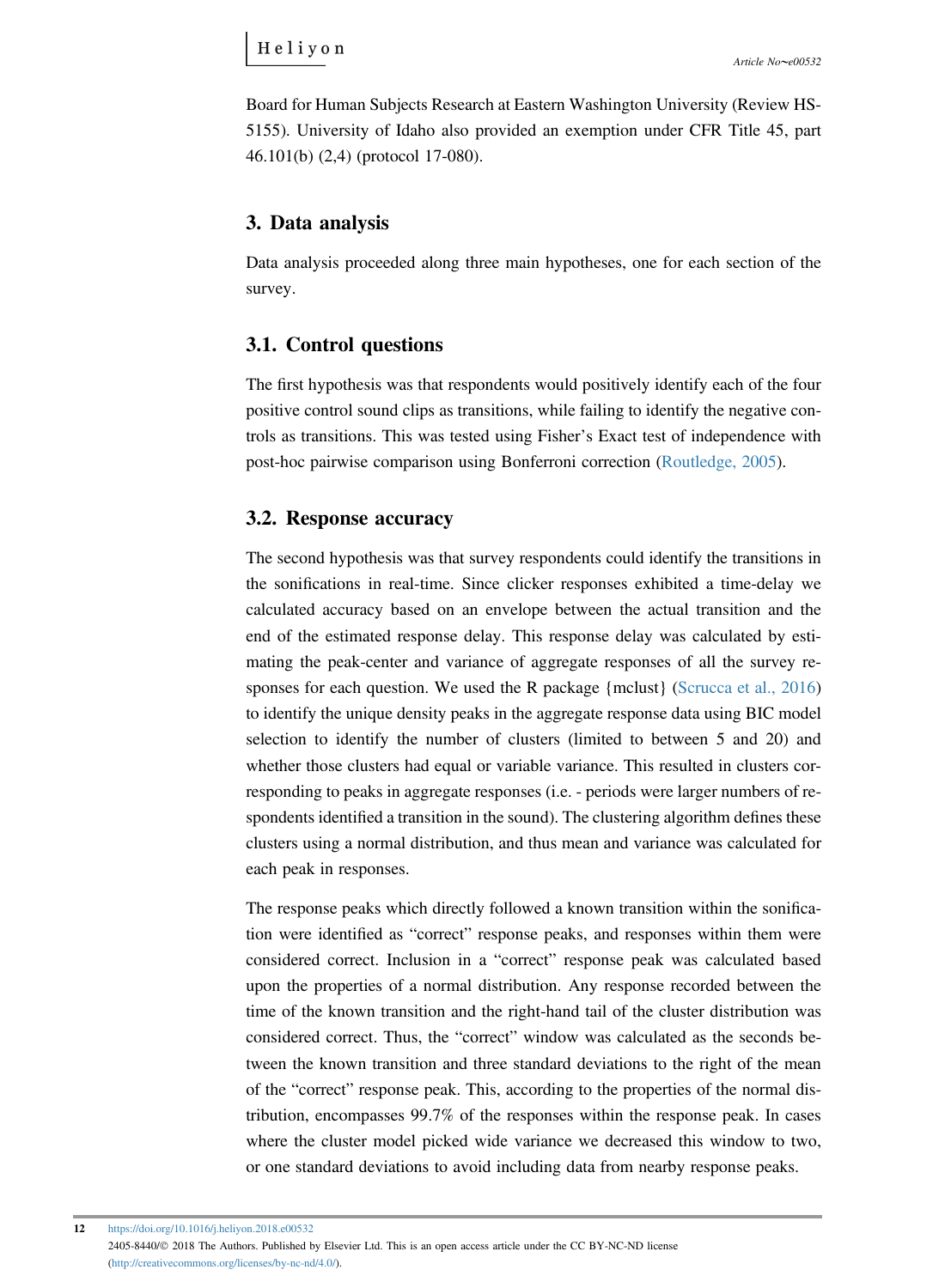Respondents were only given one "correct" response within that window so that responses were not biased towards respondents who clicked many times. Thus, if a respondent had multiple clicks within the "correct" window following a known transition, only the response closest to the transition was counted as correct and the rest were counted as incorrect. Response accuracy was then calculated as the number of correct clicks for each question divided by the total clicks the respondent made during the duration of that question. We tested the hypothesis that respondents could identify transitions by comparing response accuracy to 50%, the expected response accuracy in the case of random responses.

The third hypothesis was that visualizations would have no effect on the ability of respondents to correctly identify transitions. We analyzed the response accuracy between questions containing visuals and those without, paired by the number of fish used in the sonification, to determine if there was a difference in response accuracy using a Chi-squared test of independence [\(Agresti and Kateri, 2011\)](#page-20-0).

In addition to hypothesis testing we analyzed the aggregate data to understand the response delay and variance as the complexity of the sonification increased.

Data was analyzed in R version 3.3.2 (<https://cran.r-project.org>) and RStudio version 1.0.44 ([www.rstudio.com\)](http://www.rstudio.com).

#### 4. Results

#### 4.1. Control questions

Analysis of the results from the control questions supported the hypothesis that respondents were able to positively identify sonic transitions (positive controls) without identifying random noise as a transition (negative controls). The results showed clear differences in respondents' determination of a transition between nega-tive and positive controls [\(Table 2\)](#page-9-0). Respondents ( $n = 35$ ) identified a transition in the two negative controls at lower rates (Static  $= 8.57\%$ , Random Intermittent  $=$ 34.29%) than for the positive controls. Respondents identified transitions in the positive controls at high rates, ranging from 82.86% for the Crescendo control to 100% for the Pitch control. A chi-square test of independence over the responses to all control questions indicated a significant difference in responses ( $p = 2.2 \times 10^{-16}$ ,  $\alpha = 0.05$ ). Pairwise comparisons of each control using Holm's correction for multiple comparisons showed that the static control was significantly different from all the positive controls (adj.  $p < 2.9 \times 10^{-8}$  in all cases) but not from the intermittent negative control (adj.  $p = 0.14$ ). The Random Intermittent control was also significantly different from all the positive controls (adj.  $p \le 0.0008$  or less in all cases,  $\alpha = 0.05$ ).

Assuming a large effect size of 0.5 and  $\alpha = 0.05$ , power for individual post-hoc tests was high (0.84), despite the relatively lower power of the overall chi-squared test

<sup>2405-8440/© 2018</sup> The Authors. Published by Elsevier Ltd. This is an open access article under the CC BY-NC-ND license [\(http://creativecommons.org/licenses/by-nc-nd/4.0/](http://creativecommons.org/licenses/by-nc-nd/4.0/)).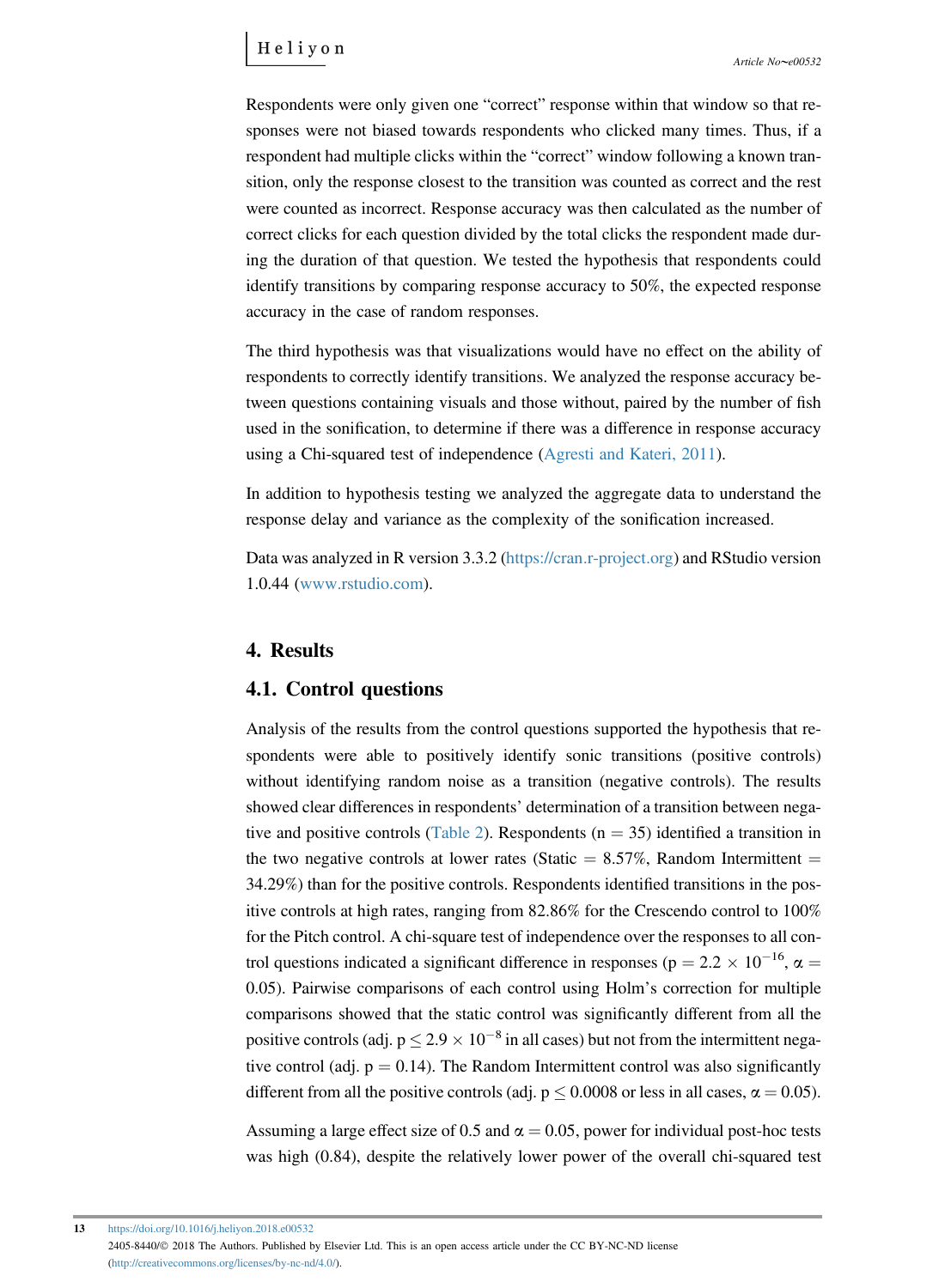<span id="page-13-0"></span>across the entire frequency table (0.6). This indicates confidence in the conclusion that respondents were indeed capable of distinguishing the presence of transitions within the controls.

#### 4.2. Response accuracy

Density estimation of the aggregate responses for the sonification questions using the {mclust} package identified the best fit models as those with clusters of variable variance in all cases. The algorithm identified 6 clusters for both questions with a single fish sonification (questions 7 and 10) and different numbers for all the other questions: question 8 (11 clusters), question 9 (13 clusters), question 11 (9 clusters), and question 12 (10 clusters). To avoid models which conflated response peaks the number of available models were limited to greater than five clusters and up to 20. In the case of question 12 the minimum model was increased to 8 to avoid extremely wide variance clusters (see Fig. 2).

The cluster centers directly following a known sound transition were identified and the envelope for correct answers was defined from the point of the known transition to three standard deviations to the right of the associated peak center (Fig. 2). For some questions the peaks defined by {mclust} had wide variance and the number of standard deviations were adjusted to avoid classifying obviously different peaks as correct. This was done for question 8 ( $4<sup>th</sup>$  peak, 2 st. dev.), question 11 ( $4<sup>th</sup>$  peak, 2



Fig. 2. Determining Correct Response Envelopes. Model based clustering analysis was used to determine density peaks in the aggregate response data for each question (black line). Grey bars indicate the number of responses at that time point. Peak centers (light blue, dashed lines) directly following a known transition (red lines) were identified. The variance of these peaks was used to calculate the right-hand boundary for correct responses, defined as three standard deviations to the right of the peak center (orange, dashed lines). In some cases, the number of standard deviations was decreased to avoid including following data peaks (\* denotes peak constrained to 1-st. dev).

14 <https://doi.org/10.1016/j.heliyon.2018.e00532>

2405-8440/© 2018 The Authors. Published by Elsevier Ltd. This is an open access article under the CC BY-NC-ND license [\(http://creativecommons.org/licenses/by-nc-nd/4.0/](http://creativecommons.org/licenses/by-nc-nd/4.0/)).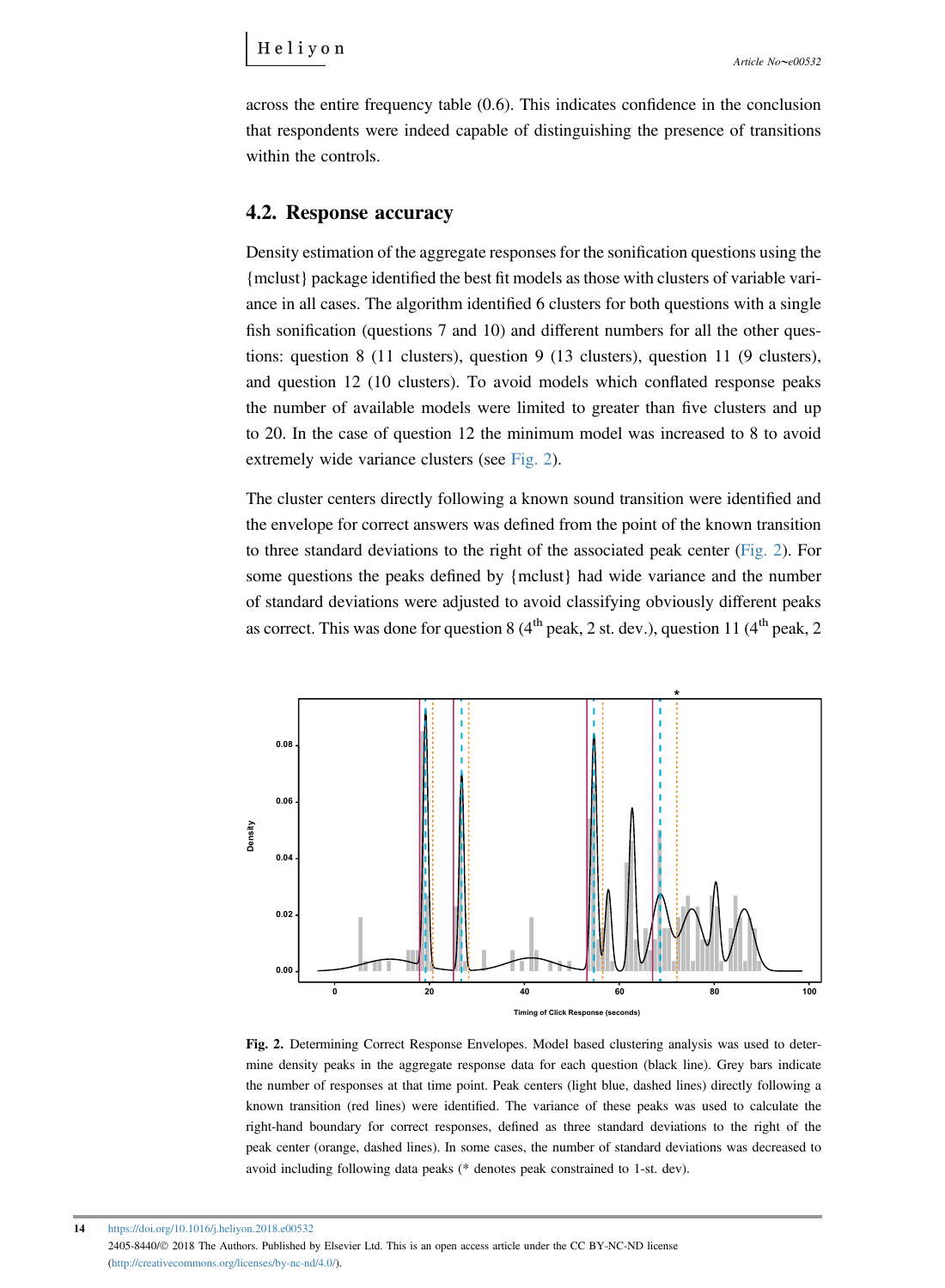st. dev.), question 9 (4<sup>th</sup> peak, 2 st. dev.), question 12 (2<sup>nd</sup>, 4<sup>th</sup> & 5<sup>th</sup> peaks, 1 st. dev.;  $6<sup>th</sup>$  peak, 2 st. dev).

The models identified several clusters in the period from 70 seconds to the end of the sonification, as well as a cluster at 63 seconds, which were not correlated with known salmon movement locations [\(Fig. 2\)](#page-13-0). These peaks corresponded to a series of loud booming sounds generated by chemical changes occurring after the fish entered the ocean. These are also the most obvious example of the additional complexity, beyond simple movement data, that was incorporated into the sonification.

Correct responses were calculated for each question using the envelope criteria established from the cluster model. The percentage of correct answers were calculated in aggregate for each question, as well as for individual respondents. Individual accuracy was poor, but highly variable, and insignificantly different from the null hypothesis of 50% accuracy (overall 43.5%  $\pm$  0.13 St. Dev.). Individual accuracy ranged from 0% to 100% across questions 7 through 12, with a mean individual accuracy ranging from 40.5% on question 10 to 16.6% on question 12.

The aggregate frequency of correct and incorrect responses was compared for question pairs with the same number of fish, with and without visualizations, using chisquared test for independence, despite high statistical power (Power >0.9 for all tests at a moderate effect size of 0.3, and  $\alpha = 0.05$ ). None of the response rates were significantly different between the question pairs ( $p \leq 0.91$  for all tests), indicating support for the null hypothesis that visualizations did not improve accuracy. The number of correct responses increased with the number of fish included in the sonification. Questions with one fish (questions 7 and 10), with and without visuals, had a 43.5% and 45.8% accuracy, respectively. Questions with two fish (questions 8 and 11), with and without visuals, had an accuracy rate of 54.5% and 52.9% respectively. Questions with three fish (questions 9 and 12), with and without visuals, had an accuracy rate of 52% and 46% respectively.

The response delay was also analyzed, using the difference in time between the known transitions and their associated cluster mean from the {mclust} results. The response delay increased from a minimum of 1.2 seconds with one fish and no visuals (question 7), to a maximum of 2.1 seconds with three fish with visuals (question 12). Both response delay and the variance in those responses increased as more fish were added ([Table 2](#page-9-0), [Fig. 3](#page-15-0)).

No difference was seen between individual accuracy and the amount of musical or math and science training of respondents.

All raw data is available in an online data repository ([Hegg et al., 2017,](#page-22-0) [https://doi.](https://doi.org/10.17632/7sk82n38sh.2) [org/10.17632/7sk82n38sh.2\)](https://doi.org/10.17632/7sk82n38sh.2).

15 <https://doi.org/10.1016/j.heliyon.2018.e00532> 2405-8440/© 2018 The Authors. Published by Elsevier Ltd. This is an open access article under the CC BY-NC-ND license [\(http://creativecommons.org/licenses/by-nc-nd/4.0/](http://creativecommons.org/licenses/by-nc-nd/4.0/)).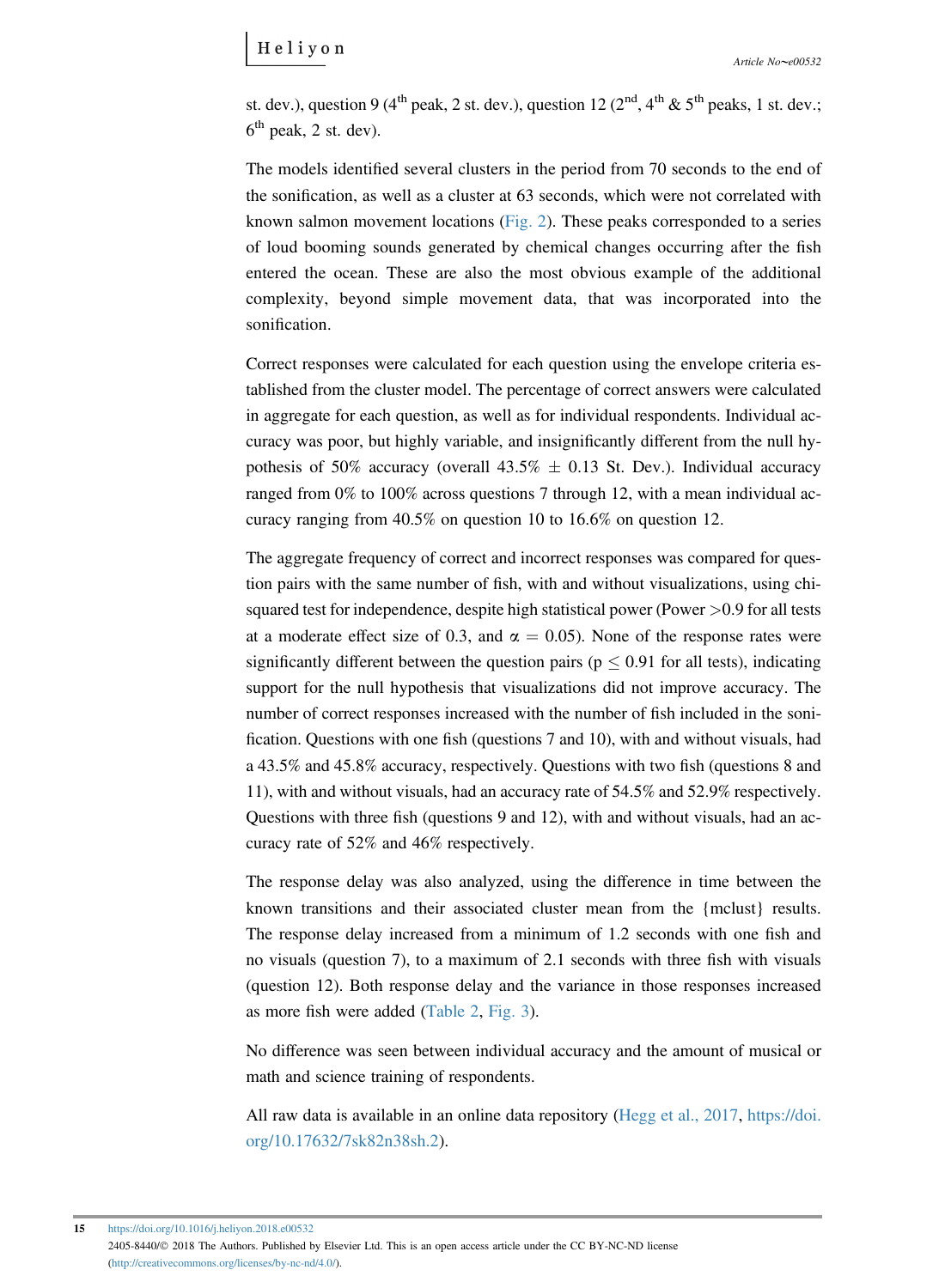<span id="page-15-0"></span>

Fig. 3. Response delay with Increasing Numbers of Fish. The response delay of respondents was calculated for each question. Delay time, as well as the variance of that delay, increased as the number of sonified fish increased. Delay was lower throughout the survey for questions without visuals (red) than for questions that included visuals (blue).

#### 5. Discussion

Human hearing is particularly adept at determining changes in pattern and timing within incoming temporal data streams. In contrast to visual representations of multivariate data, which are limited by the number of available dimensions as well as the ability to interpret large numbers of time-series in one visualization, sonification has the potential to provide a method for display and exploration of high-dimensional time series datasets which may be faster and more intuitive for identifying timing shifts within large datasets [\(Barrass and Kramer, 1999;](#page-20-0) [Kramer et al., 2010\)](#page-23-0).

[Kramer et al. \(2010\)](#page-23-0), in their report on the status of the field of sonification, identify the need to understand the additive effects of multiple data streams on listener understanding and memory load as a central question. The movement data available from salmon otolith microchemistry studies provides an ideal dataset for the study and development of useful sonification methods. This data is temporal in nature, with discrete changes in chemistry relating directly to easily interpretable movements in individual fish. Since otolith data are inherently multivariate and scalable, each

<sup>2405-8440/© 2018</sup> The Authors. Published by Elsevier Ltd. This is an open access article under the CC BY-NC-ND license [\(http://creativecommons.org/licenses/by-nc-nd/4.0/](http://creativecommons.org/licenses/by-nc-nd/4.0/)).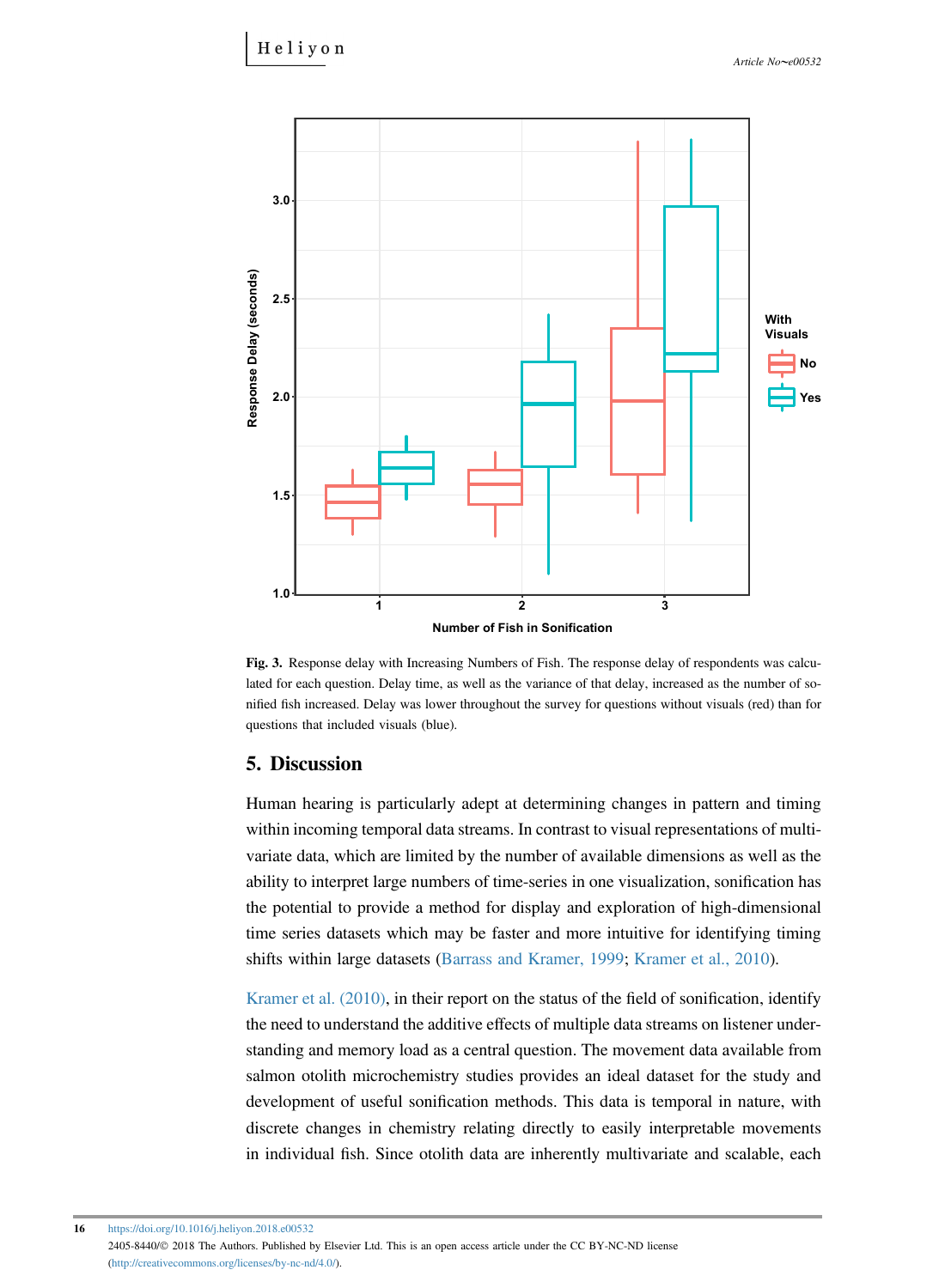individual fish can be represented by multiple, simultaneous, chemical data streams while the entire dataset can be scaled by adding additional fish. This scalability and temporal nature lend themselves to auditory display, which relies on the ability of the human ear to interpret temporal patterns [\(Walker and Nees, 2011\)](#page-24-0). This relates to an important ecological question in salmon populations: how individual movement decisions scale to the population level. Our study indicates that sonification could provide a method for data exploration and communication of results on its own or as a complement to traditional statistical methods and visualizations.

In our survey respondents were able to identify transitions in several sonic elements with a high degree of accuracy, and to distinguish transitions from random noise ([Table 2\)](#page-9-0). In particular, our results indicate that pitch and timbre are the most easily recognized sonic transitions, with volume and panning transitions being recognized slightly less often. This indicates that our naïve participants fall within the expectations of previous research showing that pitch and timbre are effective, and often used, mappings [\(Dubus et al., 2013](#page-21-0); [Neuho](#page-23-0)ff, 2011).

Another interesting finding from our control responses is that the degree of granularity in random noises appear to determine whether participants view them as random, or as transitions. The intermittent and static negative controls were not significantly different, however, higher numbers of respondents identified the intermittent control as a transition. This may indicate that the more granular random noises become in a sonification the more likely people may be interpret them as transitions. Similarly, the more complex, and thus seemingly chaotic or random a sonification becomes, the more likely listeners might be to identify random noises as transitions.

Overall the control results argue for parsimony in sonification designs. If the most important data streams within a multivariate dataset are known a priori they should be mapped to pitch and timbre given the sensitivity of listeners to transitions in these sonic elements. Further, if the sonification is being developed for exploration of unknown data, attempts should be made to avoid random, granular fluctuations in the data that might be interpreted as important transitions.

Our results indicate interesting interactions between sonification complexity, listener response latency, and accuracy. Most sonification experiments have focused on individual accuracy metrics to interpret whether listeners are able to interpret the contents of the sonification [\(Schuett and Walker, 2013](#page-24-0)). Sonification complexity has also been cited as a limiting factor in the utility of sonifications ([Marila, 2002](#page-23-0); [Pauletto and](#page-23-0) [Hunt, 2005](#page-23-0)). In our tests, individual accuracy was relatively low, and highly variable ([Fig. 4](#page-17-0)). This lack of individual accuracy contrasts with the fact that the control data shows that listeners could distinguish transitions with a high degree of accuracy.

The sonifications themselves were complex; utilizing pitch, timbre and stereo location within the data streams for each individual fish. Thus, without training,

<sup>2405-8440/© 2018</sup> The Authors. Published by Elsevier Ltd. This is an open access article under the CC BY-NC-ND license [\(http://creativecommons.org/licenses/by-nc-nd/4.0/](http://creativecommons.org/licenses/by-nc-nd/4.0/)).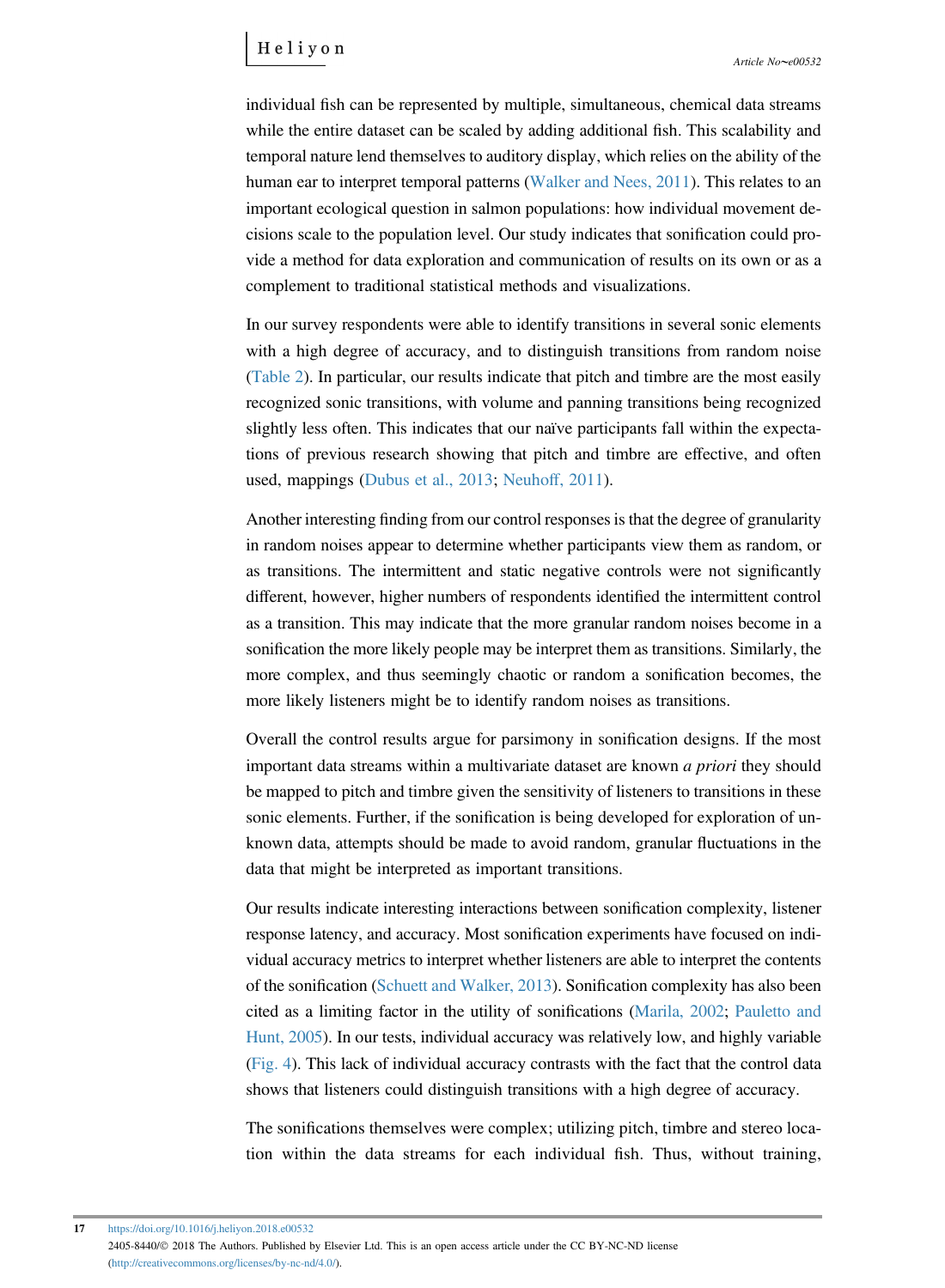<span id="page-17-0"></span>

Fig. 4. Accuracy of individual responses by number of responses. The accuracy of individual respondents for each survey question (black dots) shows that accuracy decreases with an increased number of clicks, as expected. Some respondents were very selective in their determination of transitions, while others identified many transitions. This pattern holds for questions with one and two fish included in the sonification, with and without visuals. However, the addition of a third fish shows much more variation in accuracy, indicating a limit to the complexity at which respondents could accurately identify individual transition points.

listeners may have been identifying transitions in other sonic elements which were not counted as "correct." Despite this, there is evidence to indicate that most listeners were identifying the intended transitions. Respondents who clicked fewer times tended to have higher accuracy rates  $(Fig. 4)$ , indicating that they were identifying the intended transitions and ignoring other sonic changes. Respondents who clicked more often had lower accuracy rates, however, this is likely due to a dilution effect. Those who clicked more often still largely identified the appropriate transitions in addition to other perceived transitions which were not counted as correct.

This leads to the non-intuitive conclusion that although individual accuracy may be low, the natural ability of naïve listeners to identify transitions in pitch and timbre can be useful in aggregate. In essence, our data suggest that untrained listeners were able to "crowd source" the location of sonic transitions in complex, multivariate datasets. The most complex sonifications showed increased variation in individual accuracy (three-fish, no visuals) and a decrease in overall accuracy (three fish, with visuals), indicating that this "crowd sourcing" ability may be limited by complexity.

Decreases in aggregate accuracy with increasing sonification complexity may be explained due to the time it took for respondents to identify a transition. [Schuett and](#page-24-0) [Walker \(2013\)](#page-24-0) argued that response latency indicates the ability of listeners to process sonification information. Response delay increased in our study as more fish were added ([Fig. 3\)](#page-15-0), indicating that the additional complexity required more processing time before respondents identified a transition.

<sup>2405-8440/© 2018</sup> The Authors. Published by Elsevier Ltd. This is an open access article under the CC BY-NC-ND license [\(http://creativecommons.org/licenses/by-nc-nd/4.0/](http://creativecommons.org/licenses/by-nc-nd/4.0/)).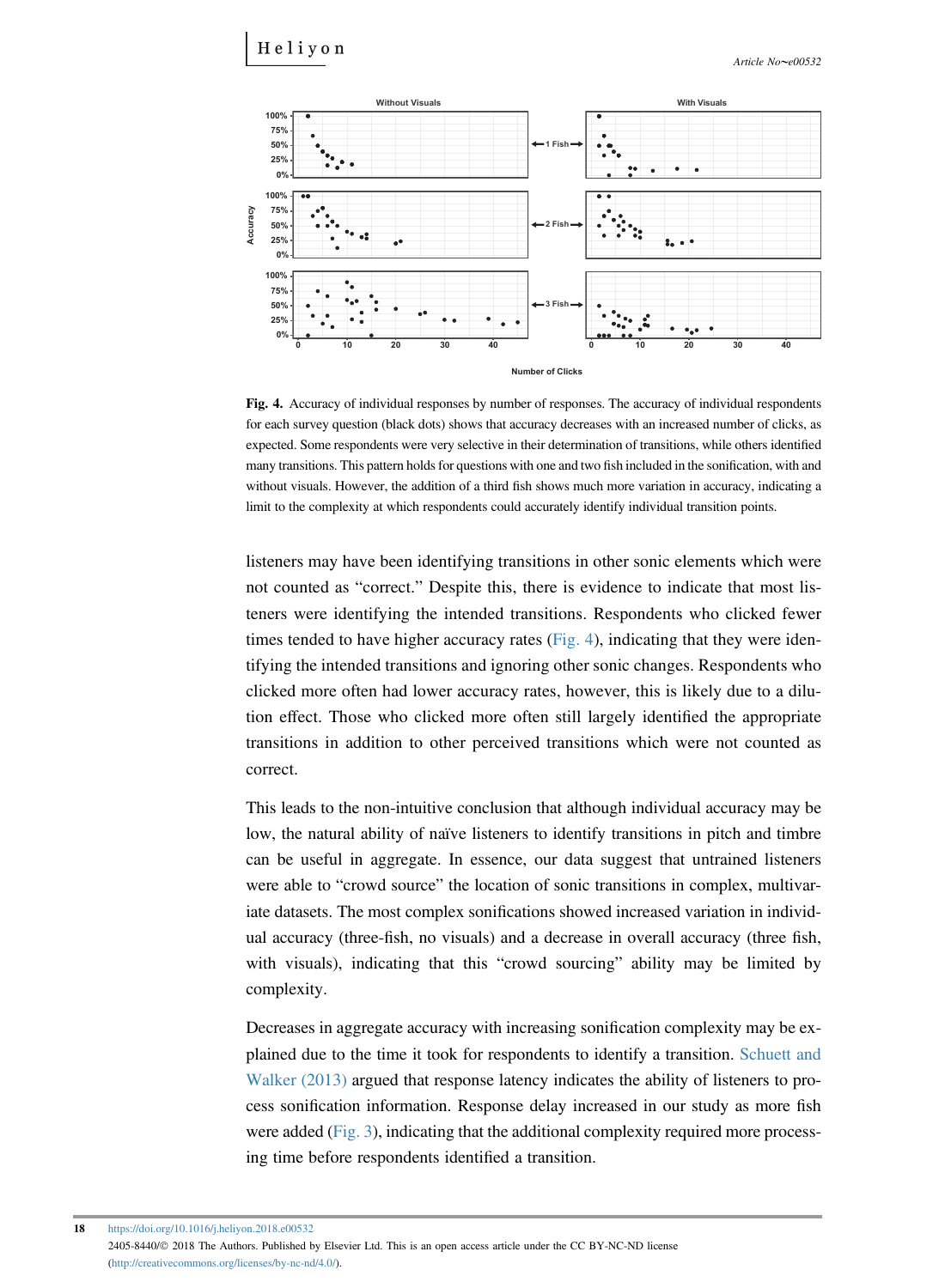The inclusion of visuals resulted in further increases in response time across all levels of sonification complexity [\(Table 1,](#page-7-0) [Fig. 3\)](#page-15-0). The majority of listeners reported that visuals were either unhelpful or even detrimental to interpretation of the audio:

"[Visuals were] distracting because I wasn't quite sure what to focus on."

Watching the visuals was more of a distraction. I decided to just focus on the listening and just watch for fun."

Several respondents provided feedback that indicated that the visualizations clashed with the audio:

"I did not feel the visuals correlated with the sound clips."

The visuals almost were tricky because they made it look like there were more transitions than I heard."

The visuals don't necessarily match up with the transitions as far as I could tell."

These expressed challenges could be interpreted as the result of an additional data stream which increased processing time, however, the numerous responses indicating that the sound and audio did not match up may indicate another problem. Neuhoff [\(2011\)](#page-23-0) discusses how visual and audio cues can interact, and that mismatched audio and visual can cause the listener to focus on one stream or the other. The fact that so many respondents felt the visuals did not match the audio indicates some degree of this "ventriloquist effect" in our results that may have increased response time due to increased confusion or switching from audio to visual cues.

The results of this study also highlight the tension inherent in sonification development between the need to clearly represent information, and the desire to create a pleasing listening experience that is scalable for multiple scientific questions ([Walker and Nees, 2011\)](#page-24-0). One such example is the strategic use of microtones and "just intonation" to allow for representation of a larger number of fish within one habitat than could be easily represented by increasing loudness of a single tone or chord. This additional complexity is arguably unnecessary in the current study using only three fish, however future scalability to population-level scientific questions requires this functionality. Further, the desire to avoid listener fatigue through an aesthetically pleasing sonification, regardless of the sample size, is a counterweight to more straightforward pitch-mapping and "auditory graphing" techniques ([Song and Beilharz, 2008\)](#page-24-0). Our study highlights the ongoing need to understand best practices for navigating these design trade-offs within the field of sonification ([De Campo, 2007;](#page-21-0) [Hermann et al., 2011](#page-22-0); [Walker and Nees, 2011](#page-24-0)).

<sup>2405-8440/© 2018</sup> The Authors. Published by Elsevier Ltd. This is an open access article under the CC BY-NC-ND license [\(http://creativecommons.org/licenses/by-nc-nd/4.0/](http://creativecommons.org/licenses/by-nc-nd/4.0/)).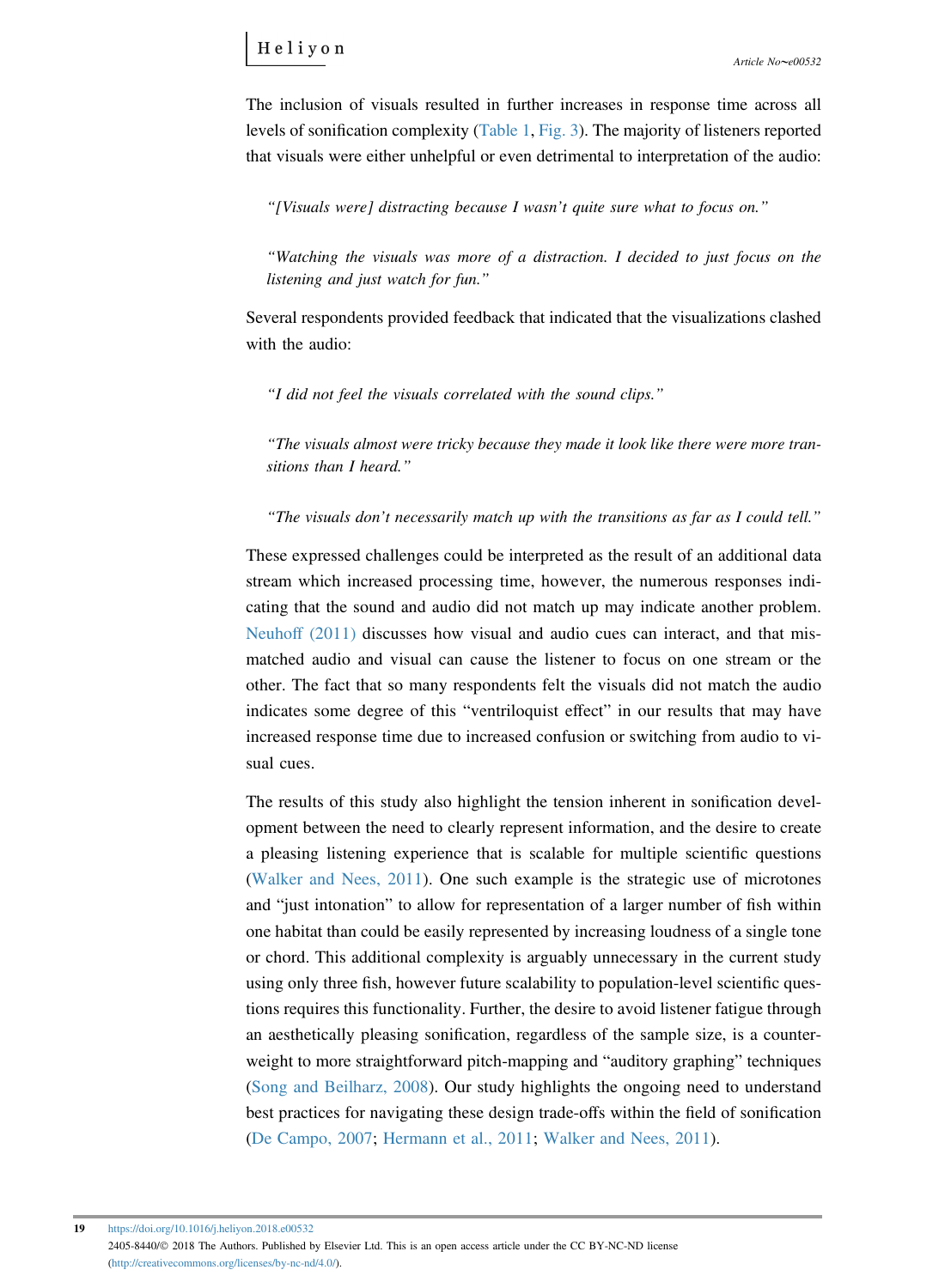Article No~e00532

# 5.1. Conclusions

The results of our perceptual testing demonstrate the extent to which sonification could serve as a tool to explore salmon movement in otolith datasets. Even untrained listeners were very sensitive to sonic transitions in pitch and timbre, indicating that sonification can be used to understand fish movement between habitats. Respondents tended to over-report transitions, however, leading to low individual accuracy. This tendency to over-report may be alleviated through listener training in the future. The promise of sonification for otolith migration studies is that these methods may lead to more easily interpreted trends in large, population-level time-series data, with less required time and training than visual data [\(Ballora et al., 2004](#page-20-0); [Khamis et al.,](#page-23-0) [2012;](#page-23-0) [Loeb and Fitch, 2002\)](#page-23-0). Therefore, future work should focus on determining listeners' ability to interpret movement patterns in larger otolith datasets, and tailoring sonifications for this purpose.

Beyond salmon migration, this work has implications for crowd-sourced data exploration in complex datasets. Crowdsourcing scientific data is increasingly used successfully to explore large datasets which cannot be analyzed computationally ([Bonney](#page-20-0) [et al., 2014](#page-20-0); [Gura, 2013\)](#page-22-0). The ability of naïve listeners, in aggregate, to identify potentially interesting trends using sonification could be used to improve citizen-science initiatives, or enable effective public outreach for projects based on complex data. However, in developing sonifications, our data indicate that simplicity should be the goal, with an attention to limiting chaotic intermittent sounds and mapping the data of interest to pitch and timbre when possible. Further, our data indicate that the identification of transitions within an auditory display is slowed as complexity increases, which may limit a listener's ability to interpret the sonification. This effect may be overcome by slowing the data stream to allow more processing time between transitions, or by increasing listener training. More work is needed, however, to understand how data complexity affects respondent's ability to process and correctly respond to sonification, and to develop strategies to improve individual perception through sonification design.

# **Declarations**

# Author contribution statement

Jens C. Hegg: Conceived and designed the experiments; Analyzed and interpreted the data; Contributed reagents, materials, analysis tools or data; Wrote the paper.

Jonathan Middleton: Conceived and designed the experiments; Analyzed and interpreted the data; Performed the experiments; Contributed reagents, materials, analysis tools or data; Wrote the paper.

Ben Luca Robertson: Conceived and designed the experiments; Contributed reagents, materials, analysis tools or data; Wrote the paper.

<sup>2405-8440/© 2018</sup> The Authors. Published by Elsevier Ltd. This is an open access article under the CC BY-NC-ND license [\(http://creativecommons.org/licenses/by-nc-nd/4.0/](http://creativecommons.org/licenses/by-nc-nd/4.0/)).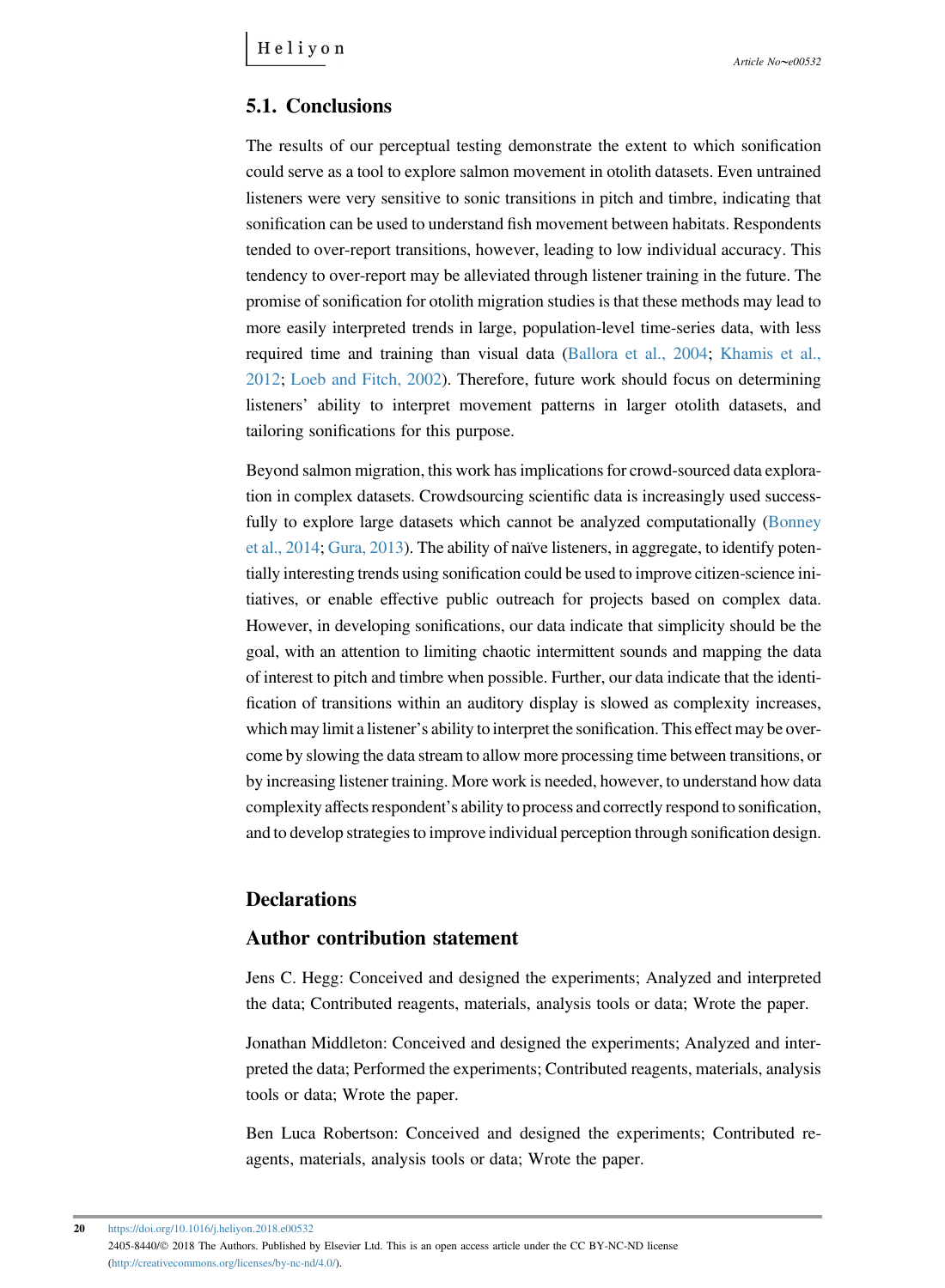<span id="page-20-0"></span>Brian P. Kennedy: Conceived and designed the experiments; Analyzed and interpreted the data; Contributed reagents, materials, analysis tools or data; Wrote the paper.

#### Funding statement

This work was supported by Tekes - The Finnish Funding Agency for Innovation (decision 40296/14).

### Competing interest statement

The authors declare no conflict of interest.

# Additional information

Data associated with this study has been deposited at [data.mendeley.com](http://data.mendeley.com) under the accession number <https://doi.org/10.17632/7sk82n38sh.2>.

Supplementary content related to this article has been published online at [https://doi.](https://doi.org/10.1016/j.heliyon.2018.e00532) [org/10.1016/j.heliyon.2018.e00532](https://doi.org/10.1016/j.heliyon.2018.e00532)

#### Acknowledgements

Thanks to Thomas Sanborn for help in conducting the perceptual survey. Lucas Rayala provided invaluable editing and writing suggestions. Thanks also to the Peter Hooper Geoanalytical Lab at Washington State University where otolith analysis was completed.

#### **References**

[Agresti, A., Kateri, M., 2011. Categorical data analysis. In: International Encyclo](http://refhub.elsevier.com/S2405-8440(17)31718-8/sref1)[pedia of Statistical Science. Springer Berlin Heidelberg, Berlin, Heidelberg,](http://refhub.elsevier.com/S2405-8440(17)31718-8/sref1) [pp. 206](http://refhub.elsevier.com/S2405-8440(17)31718-8/sref1)-[208.](http://refhub.elsevier.com/S2405-8440(17)31718-8/sref1)

Ballora, M., Pennycook, B., Ivanov, P., 2004. Heart rate sonification: a new approach medical diagnosis. Leonardo 37 (1),  $41-46$ . Retrieved from [http://](http://www.mitpressjournals.org/doi/pdf/10.1162/002409404772828094) [www.mitpressjournals.org/doi/pdf/10.1162/002409404772828094.](http://www.mitpressjournals.org/doi/pdf/10.1162/002409404772828094)

[Barnett-Johnson, R., Pearson, T.E., Ramos, F.C., Grimes, C.B., MacFarlane, R.B.,](http://refhub.elsevier.com/S2405-8440(17)31718-8/sref3) [2008. Tracking natal origins of salmon using isotopes, otoliths, and landscape ge](http://refhub.elsevier.com/S2405-8440(17)31718-8/sref3)[ology. Limnol. Oceanogr. 53 \(4\), 1633](http://refhub.elsevier.com/S2405-8440(17)31718-8/sref3)-[1642](http://refhub.elsevier.com/S2405-8440(17)31718-8/sref3).

[Barrass, S., Kramer, G., 1999. Using soni](http://refhub.elsevier.com/S2405-8440(17)31718-8/sref4)fication. Multimed. Syst.  $7(1)$ ,  $23-31$ .

[Bonney, R., Shirk, J.L., Phillips, T.B., Wiggins, A., Ballard, H.L., Miller-](http://refhub.elsevier.com/S2405-8440(17)31718-8/sref5)[Rushing, A.J., Parrish, J.K., 2014. Citizen science: next steps for citizen science.](http://refhub.elsevier.com/S2405-8440(17)31718-8/sref5) [Science 343 \(6178\), 1436](http://refhub.elsevier.com/S2405-8440(17)31718-8/sref5)-[1437.](http://refhub.elsevier.com/S2405-8440(17)31718-8/sref5)

<sup>21</sup> <https://doi.org/10.1016/j.heliyon.2018.e00532>

<sup>2405-8440/© 2018</sup> The Authors. Published by Elsevier Ltd. This is an open access article under the CC BY-NC-ND license [\(http://creativecommons.org/licenses/by-nc-nd/4.0/](http://creativecommons.org/licenses/by-nc-nd/4.0/)).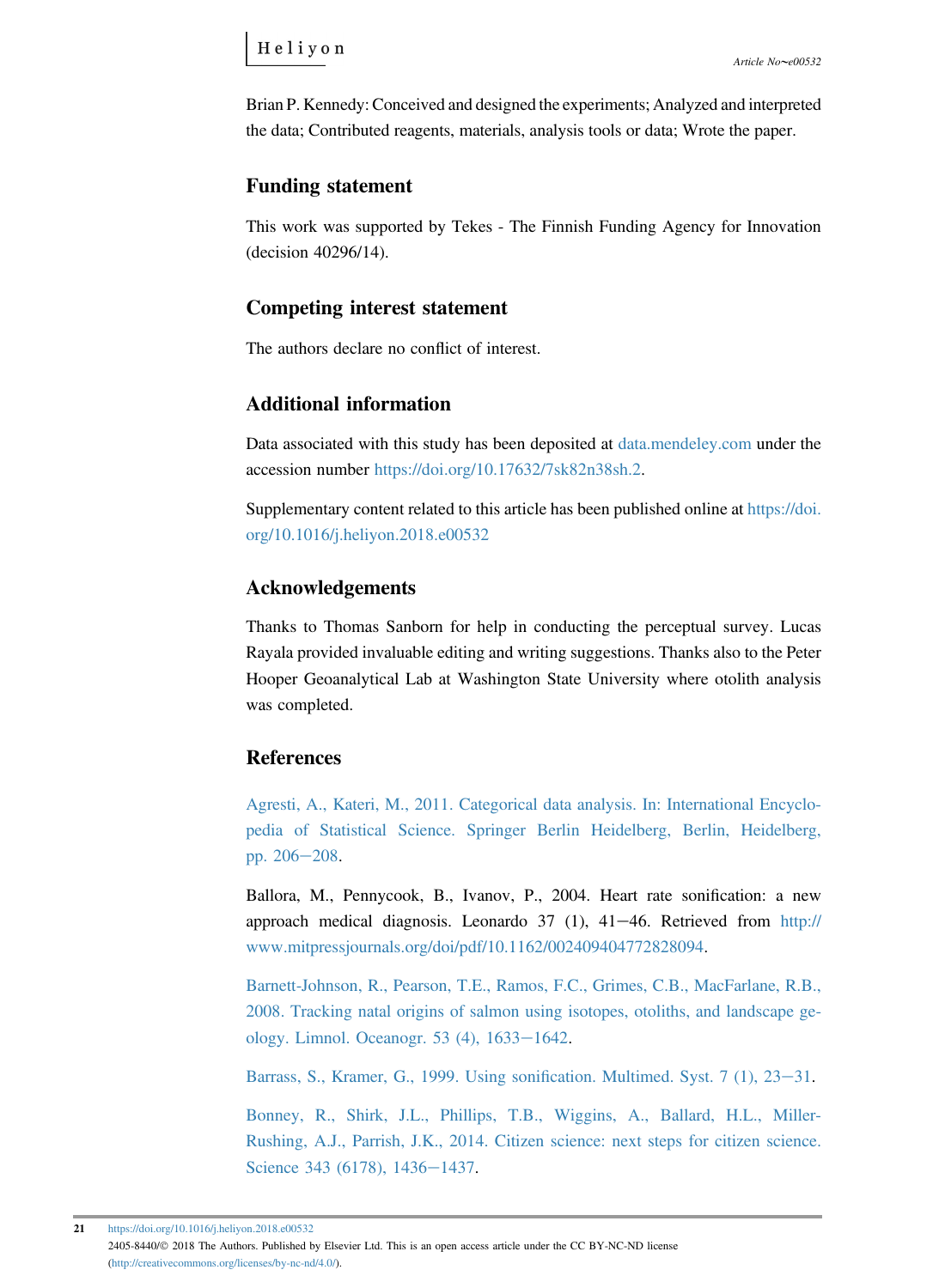<span id="page-21-0"></span>[Bywater, R.P., Middleton, J.N., 2016. Melody discrimination and protein fold clas](http://refhub.elsevier.com/S2405-8440(17)31718-8/sref6)sifi[cation. Heliyon 2 \(10\).](http://refhub.elsevier.com/S2405-8440(17)31718-8/sref6)

[Campana, S.E., 2005. Otolith science entering the 21st century. Mar. Freshw. Res.](http://refhub.elsevier.com/S2405-8440(17)31718-8/sref7) [56 \(5\), 485](http://refhub.elsevier.com/S2405-8440(17)31718-8/sref7)-[496.](http://refhub.elsevier.com/S2405-8440(17)31718-8/sref7)

[Campana, S., Neilson, J., 1985. Microstructure of](http://refhub.elsevier.com/S2405-8440(17)31718-8/sref8) fish otoliths. Can. J. Fish. Aquat. [Sci. 42 \(5\), 1014](http://refhub.elsevier.com/S2405-8440(17)31718-8/sref8)-[1032](http://refhub.elsevier.com/S2405-8440(17)31718-8/sref8).

[Carlson, S.M., Quinn, T.P., Hendry, a P., 2011. Eco-evolutionary dynamics in Pa](http://refhub.elsevier.com/S2405-8440(17)31718-8/sref9)cific salmon. Heredity  $106$  (3),  $438-447$  $438-447$ .

[Connor, W.P., Burge, H.L., Waitt, R., Bjornn, T.C., 2002. Juvenile life history of](http://refhub.elsevier.com/S2405-8440(17)31718-8/sref10) [wild fall Chinook salmon in the snake and clearwater rivers. N. Am. J. Fish. Manag.](http://refhub.elsevier.com/S2405-8440(17)31718-8/sref10)  $22$  (3),  $703 - 712$ .

Connor, W.P., Sneva, J.G., Tiff[an, K.F., Steinhorst, R.K., Ross, D., 2005. Two](http://refhub.elsevier.com/S2405-8440(17)31718-8/sref11) [alternative juvenile life history types for fall Chinook salmon in the Snake River](http://refhub.elsevier.com/S2405-8440(17)31718-8/sref11) Basin. Trans. Am. Fish. Soc.  $134$  (2),  $291-304$ .

De Campo, A., 2007. Toward a data sonification design space map. In: Proceedings of the 13th International Conference on Auditory Display, pp.  $342-347$ . Montreal, Canada. Retrieved from [https://smartech.gatech.edu/handle/1853/50042.](https://smartech.gatech.edu/handle/1853/50042)

[De Campo, A., Day](http://refhub.elsevier.com/S2405-8440(17)31718-8/sref13)e[, C., Frauenberger, C., Vogt, K., Wallisch, A., Eckel, G., 2006.](http://refhub.elsevier.com/S2405-8440(17)31718-8/sref13) Sonifi[cation as an interdisciplinary working process. In: Proceedings of the 12th In](http://refhub.elsevier.com/S2405-8440(17)31718-8/sref13)[ternational Conference on Auditory Display, pp. 28](http://refhub.elsevier.com/S2405-8440(17)31718-8/sref13)–[35. London, UK](http://refhub.elsevier.com/S2405-8440(17)31718-8/sref13).

Dombois, F., 2002. Auditory seismology on free oscillations, focal mechanisms, explosions and synthetic seismograms. In: Proceedings of the 2002 International Conference on Auditory Display, pp. 1-4. Kyoto, Japan. Retrieved from [http://](http://www.icad.org/Proceedings/2002/Dombois2002.pdf) [www.icad.org/Proceedings/2002/Dombois2002.pdf](http://www.icad.org/Proceedings/2002/Dombois2002.pdf).

[Dubus, G., Bresin, R., Calvet, D., Vall](http://refhub.elsevier.com/S2405-8440(17)31718-8/sref15)e[e, C., Shneiderman, B., 2013. A systematic](http://refhub.elsevier.com/S2405-8440(17)31718-8/sref15) review of mapping strategies for the sonifi[cation of physical quantities. PLoS One 8](http://refhub.elsevier.com/S2405-8440(17)31718-8/sref15) [\(12\), e82491](http://refhub.elsevier.com/S2405-8440(17)31718-8/sref15).

[Ferguson, S., Martens, W.L., Cabrera, D., 2011. Statistical soni](http://refhub.elsevier.com/S2405-8440(17)31718-8/sref16)fication for explor[atory data analysis. In: Neuho](http://refhub.elsevier.com/S2405-8440(17)31718-8/sref16)ff, J. (Ed.), The Sonification Handbook. Logos-Verlag, Berlin, pp.  $175-196$  $175-196$ .

[Fitch, W.T., Kramer, G., 1994. Sonifying the body electric: superiority of an audi](http://refhub.elsevier.com/S2405-8440(17)31718-8/sref17)[tory over a visual display in a complex, multivariate system. In: Repcheck, J. \(Ed.\),](http://refhub.elsevier.com/S2405-8440(17)31718-8/sref17) [Santa Fe Institute in the Sciences of Complexity-Proceedings, vol. 18. Addison-](http://refhub.elsevier.com/S2405-8440(17)31718-8/sref17)Wesley Publishing Co, pp.  $307-326$  $307-326$ .

22 <https://doi.org/10.1016/j.heliyon.2018.e00532> 2405-8440/© 2018 The Authors. Published by Elsevier Ltd. This is an open access article under the CC BY-NC-ND license [\(http://creativecommons.org/licenses/by-nc-nd/4.0/](http://creativecommons.org/licenses/by-nc-nd/4.0/)).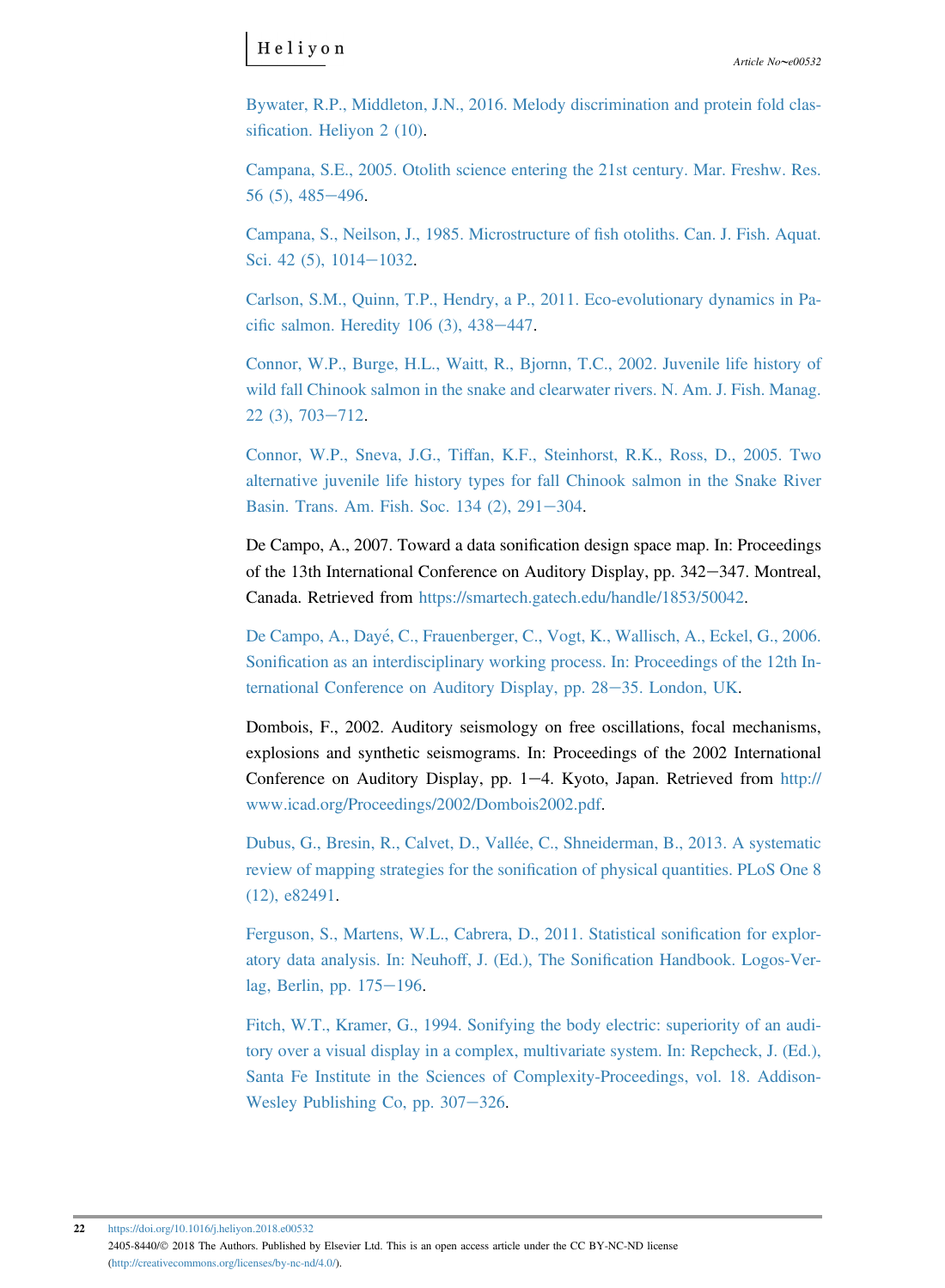<span id="page-22-0"></span>Flowers, J.H., 2005. Thirteen years of reflection on auditory graphing: promises, pitfalls, and potential new directions. In: Eleventh Meeting of the Internationsal Conference on Auditory Display, pp. 406-409. Limerick, Ireland. Retrieved from [https://smartech.gatech.edu/handle/1853/50188.](https://smartech.gatech.edu/handle/1853/50188)

Garcia, A.P., Bradbury, S., Arnsberg, B.D., Groves, P.A., 2008. Fall Chinook Salmon Spawning Ground Surveys in the Snake River Basin Upriver of Lower Granite Dam, 2007 Annual Report. Retrieved from [http://www.osti.gov/bridge/](http://www.osti.gov/bridge/servlets/purl/962477-V6etxJ/) [servlets/purl/962477-V6etxJ/.](http://www.osti.gov/bridge/servlets/purl/962477-V6etxJ/)

[Gende, S.M., Edwards, R.T., Willson, M.F., Wip](http://refhub.elsevier.com/S2405-8440(17)31718-8/sref20)fli, M.S., 2002. Pacific salmon in aquatic and terrestrial ecosystems. BioScience  $52$  (10),  $917-928$  $917-928$ .

[Good, T.P., Waples, R.S., Adams, P., 2005. Updated status of federally listed](http://refhub.elsevier.com/S2405-8440(17)31718-8/sref21) ESU'[s of West Coast salmon and steelhead. In: U. S. D. of Commerce \(Ed.\),](http://refhub.elsevier.com/S2405-8440(17)31718-8/sref21) [NOAA Technical Memorandum NMFS-NWFSC-66 \(Vol. Tech. Memo\). NOAA.](http://refhub.elsevier.com/S2405-8440(17)31718-8/sref21)

Gura, T., 2013. Citizen science: amateur experts. Nature  $496$  (7444),  $259-261$ .

[Hamann, E.J., Kennedy, B.P., 2012. Juvenile dispersal a](http://refhub.elsevier.com/S2405-8440(17)31718-8/sref23)ffects straying behaviors of adults in a migratory population. Ecology 93  $(4)$ , 733-[740](http://refhub.elsevier.com/S2405-8440(17)31718-8/sref23).

Healey, M.C., 2009. Resilient salmon, resilient fisheries for British Columbia, Canada. Ecol. Soc. 14 (1), 2.. Retrieved from [http://www.ecologyandsociety.org/vol14/](http://www.ecologyandsociety.org/vol14/iss1/art2/) [iss1/art2/.](http://www.ecologyandsociety.org/vol14/iss1/art2/)

[Hegg, J.C., Giarrizzo, T., Kennedy, B.P., 2015. Diverse early life-history strategies](http://refhub.elsevier.com/S2405-8440(17)31718-8/sref25) in migratory amazonian catfi[sh: implications for conservation and management.](http://refhub.elsevier.com/S2405-8440(17)31718-8/sref25) [PLoS One 10 \(7\).](http://refhub.elsevier.com/S2405-8440(17)31718-8/sref25)

[Hegg, J.C., Kennedy, B.P., Chittaro, P.M., Zabel, R.W., 2013. Spatial structuring of](http://refhub.elsevier.com/S2405-8440(17)31718-8/sref26) [an evolving life-history strategy under altered environmental conditions. Oecologia](http://refhub.elsevier.com/S2405-8440(17)31718-8/sref26)  $172$  (4),  $1017-1029$ .

[Hegg, J.C., Middleton, J., Robertson, B.L., Kennedy, B., 2017. Salmon Otolith So](http://refhub.elsevier.com/S2405-8440(17)31718-8/sref27)nifi[cation Perceptual Survey Dataset. Mendeley Data, v2.](http://refhub.elsevier.com/S2405-8440(17)31718-8/sref27)

Hermann, T., Hunt, A., 2005. An introduction to interactive sonification. IEEE Multimed. 12 (2),  $20-24$ . Retrieved from [https://www.researchgate.net/pro](https://www.researchgate.net/profile/Andy_Hunt/publication/3338835_Guest_Editors%27_Introduction_An_Introduction_to_Interactive_Sonification/links/0a85e5398c19fe4ce2000000.pdf)file/ Andy Hunt/publication/3338835 Guest Editors' Introduction An Introduction to Interactive Sonifi[cation/links/0a85e5398c19fe4ce2000000.pdf.](https://www.researchgate.net/profile/Andy_Hunt/publication/3338835_Guest_Editors%27_Introduction_An_Introduction_to_Interactive_Sonification/links/0a85e5398c19fe4ce2000000.pdf)

Hermann, T., Hunt, A., Neuhoff[, J.G., 2011. In: Hermann, T., Hunt, A.,](http://refhub.elsevier.com/S2405-8440(17)31718-8/sref29) Neuhoff, J.G. (Eds.), The Sonifi[cation Handbook. Logos-Verlag, Berlin](http://refhub.elsevier.com/S2405-8440(17)31718-8/sref29).

[Keefe, D.F., Isenberg, T., 2013. Reimagining the scienti](http://refhub.elsevier.com/S2405-8440(17)31718-8/sref30)fic visualization interaction paradigm. Computer 46 (5),  $51-57$ .

23 <https://doi.org/10.1016/j.heliyon.2018.e00532> 2405-8440/© 2018 The Authors. Published by Elsevier Ltd. This is an open access article under the CC BY-NC-ND license [\(http://creativecommons.org/licenses/by-nc-nd/4.0/](http://creativecommons.org/licenses/by-nc-nd/4.0/)).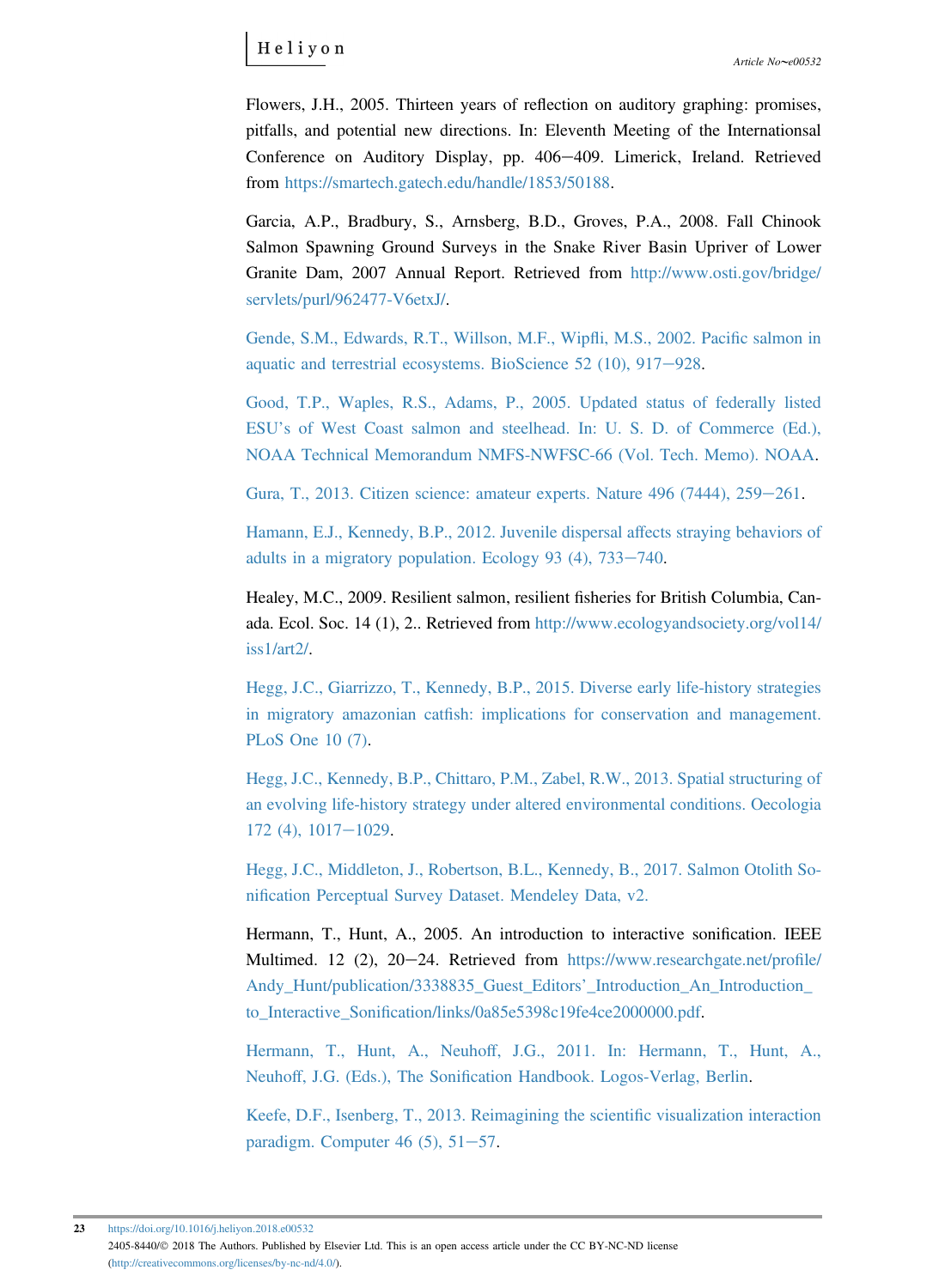<span id="page-23-0"></span>[Kennedy, B.P., Folt, C.L., Blum, J.D., Chamberlain, C.P., 1997. Natural isotope](http://refhub.elsevier.com/S2405-8440(17)31718-8/sref31) markers in salmon. Nature  $387$  (6635), 766-[767](http://refhub.elsevier.com/S2405-8440(17)31718-8/sref31).

[Kennedy, B.P., Klaue, A., Blum, J.D., Folt, C.L., Nislow, K.H., 2002. Reconstruct](http://refhub.elsevier.com/S2405-8440(17)31718-8/sref32)ing the lives of fi[sh using Sr isotopes in otoliths. Can. J. Fish. Aquat. Sci. 59 \(6\),](http://refhub.elsevier.com/S2405-8440(17)31718-8/sref32)  $925 - 929.$  $925 - 929.$  $925 - 929.$  $925 - 929.$ 

[Khamis, H., Mohamed, A., Simpson, S., McEwan, A., 2012. Detection of temporal](http://refhub.elsevier.com/S2405-8440(17)31718-8/sref33) lobe seizures and identifi[cation of lateralisation from audi](http://refhub.elsevier.com/S2405-8440(17)31718-8/sref33)fied EEG. Clin. Neurophysiol.  $123$  (9),  $1714-1720$ .

[Kramer, G., Bonebright, T., Flowers, J.H., 2010. Soni](http://refhub.elsevier.com/S2405-8440(17)31718-8/sref34)fication Report: Status of the [Field and Research Agenda, Report Prepared for the National Science Foundation](http://refhub.elsevier.com/S2405-8440(17)31718-8/sref34) [by Members of the International Community for Auditory Display.](http://refhub.elsevier.com/S2405-8440(17)31718-8/sref34)

Loeb, R.G., Fitch, W.T., 2002. A laboratory evaluation of an auditory display designed to enhance intraoperative monitoring. Anesth. Analg.  $94$  (2),  $362-368$ . Retrieved from [http://www.anesthesia-analgesia.org/content/94/2/362.short.](http://www.anesthesia-analgesia.org/content/94/2/362.short)

Marila, J., 2002. Experimental comparison of complex and simple sounds in menu and hierarchy sonification. In: Proceedings of the 2002 International Conference on Auditory Display, pp. 2–6. Kyoto. Retrieved from [https://smartech.gatech.edu/](https://smartech.gatech.edu/bitstream/handle/1853/51354/Marila2002.pdf?sequence=1&isAllowed=y) [bitstream/handle/1853/51354/Marila2002.pdf?sequence](https://smartech.gatech.edu/bitstream/handle/1853/51354/Marila2002.pdf?sequence=1&isAllowed=y)=[1&isAllowed](https://smartech.gatech.edu/bitstream/handle/1853/51354/Marila2002.pdf?sequence=1&isAllowed=y)=[y.](https://smartech.gatech.edu/bitstream/handle/1853/51354/Marila2002.pdf?sequence=1&isAllowed=y)

[McDermott, J.H., 2009. The cocktail party problem. Curr. Biol. 19 \(22\),](http://refhub.elsevier.com/S2405-8440(17)31718-8/sref37) [R1024](http://refhub.elsevier.com/S2405-8440(17)31718-8/sref37)-[R1027](http://refhub.elsevier.com/S2405-8440(17)31718-8/sref37).

McGarigal, K., Staff[ord, S., Cushman, S., 2000. Multivariate Statistics for Wildlife](http://refhub.elsevier.com/S2405-8440(17)31718-8/sref38) [and Ecology Research. Springer Science & Business Media, New York](http://refhub.elsevier.com/S2405-8440(17)31718-8/sref38).

Minghim, R., Forrest, A.R., 1995. An illustrated analysis of sonification for scientific visualisation. In: Vis '95 Proceedings of the 6th Conference on Visualization. IEEE Computer Society Washington, DC, USA, pp. 110-117. Retrieved from [http://dl.acm.org/citation.cfm?id](http://dl.acm.org/citation.cfm?id=833860)=[833860](http://dl.acm.org/citation.cfm?id=833860).

Moore, B.C.J., 1995. Hearing (Google eBook). Academic Press, San Diego, CA. Retrieved from [http://books.google.com/books?id](http://books.google.com/books?id=OywDx9pxCMYC&pgis=1)=[OywDx9pxCMYC&pgis](http://books.google.com/books?id=OywDx9pxCMYC&pgis=1)=[1](http://books.google.com/books?id=OywDx9pxCMYC&pgis=1).

Neuhoff[, J.G., 2011. Perception, cognition and action in auditory displays. In:](http://refhub.elsevier.com/S2405-8440(17)31718-8/sref41) [Hermann, T., Hunt, A., Neuho](http://refhub.elsevier.com/S2405-8440(17)31718-8/sref41)ff, J.G. (Eds.), The Sonification Handbook. Logos Verlag, Berlin, pp.  $63-85$  $63-85$ .

[Overpeck, J.T., Meehl, G. a, Bony, S., Easterling, D.R., 2011. Climate data chal](http://refhub.elsevier.com/S2405-8440(17)31718-8/sref42)lenges in the 21st century. Science  $331$  (6018),  $700-702$ .

Pauletto, S., Hunt, A., 2005. A comparision of audio & visual analysis of complex time-series data sets. In: Proceedings of the 11th International Conference on Auditory

<sup>2405-8440/© 2018</sup> The Authors. Published by Elsevier Ltd. This is an open access article under the CC BY-NC-ND license [\(http://creativecommons.org/licenses/by-nc-nd/4.0/](http://creativecommons.org/licenses/by-nc-nd/4.0/)).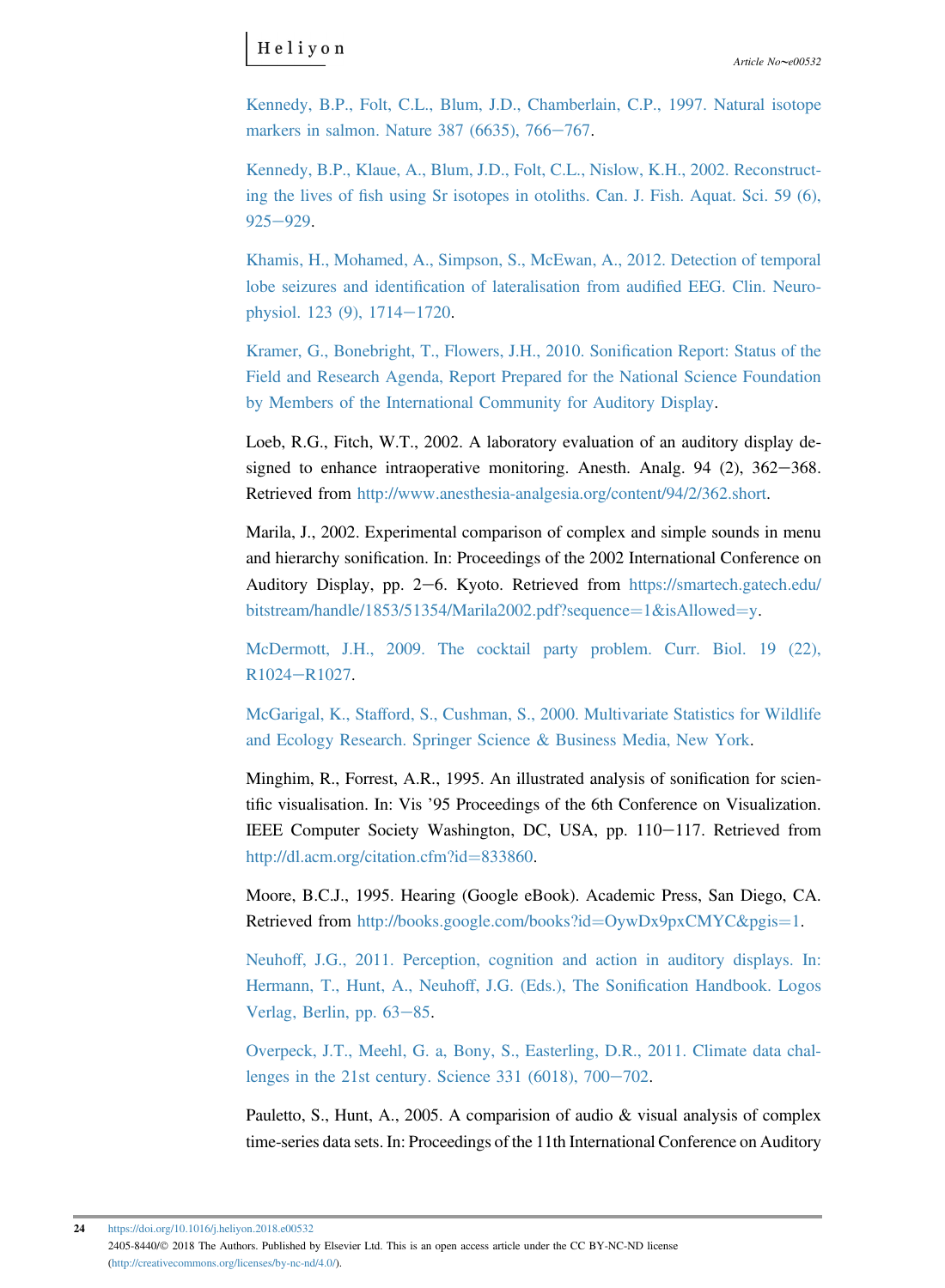<span id="page-24-0"></span>Display (ICAD2005), pp. 175-181. Retrieved from [https://smartech.gatech.edu/](https://smartech.gatech.edu/bitstream/handle/1853/50092/PaulettoHunt2005.pdf?sequence=1&isAllowed=y) [bitstream/handle/1853/50092/PaulettoHunt2005.pdf?sequence](https://smartech.gatech.edu/bitstream/handle/1853/50092/PaulettoHunt2005.pdf?sequence=1&isAllowed=y)=[1&isAllowed](https://smartech.gatech.edu/bitstream/handle/1853/50092/PaulettoHunt2005.pdf?sequence=1&isAllowed=y)=[y.](https://smartech.gatech.edu/bitstream/handle/1853/50092/PaulettoHunt2005.pdf?sequence=1&isAllowed=y)

[Rabenhorst, D.A., Farrell, E.J., Jameson, D.H., Linton Jr., T.D., Mandelman, J.A.,](http://refhub.elsevier.com/S2405-8440(17)31718-8/sref44) [1990. Complementary visualization and soni](http://refhub.elsevier.com/S2405-8440(17)31718-8/sref44)fication of multi-dimensional data. In: [Proceedings of the SPIE Conference on Extracting Meaning from Complex Data:](http://refhub.elsevier.com/S2405-8440(17)31718-8/sref44) Processing, Display, Interaction, pp.  $147-153$ .

[Robertson, B.L., Middleton, J., Hegg, J., 2015. Multi-channel spatial soni](http://refhub.elsevier.com/S2405-8440(17)31718-8/sref45)fication of [Chinook salmon migration patterns in the Snake River watershed. In: Proceedings](http://refhub.elsevier.com/S2405-8440(17)31718-8/sref45) [of the 12th International Conference on Sound and Music Computing, vol. 1\(1\),](http://refhub.elsevier.com/S2405-8440(17)31718-8/sref45) pp.  $497 - 502$ .

Routledge, R., 2005. Fisher'[s exact test. In: Encyclopedia of Biostatistics.](http://refhub.elsevier.com/S2405-8440(17)31718-8/sref46)

[Ruckelshaus, M.H., Levin, P., Johnson, J.B., Kareiva, P.M., 2002. The Paci](http://refhub.elsevier.com/S2405-8440(17)31718-8/sref47)fic [salmon wars: what science brings to the challenge of recovering species. Annu.](http://refhub.elsevier.com/S2405-8440(17)31718-8/sref47) [Rev. Ecol. Systemat. 33, 665](http://refhub.elsevier.com/S2405-8440(17)31718-8/sref47)-[706.](http://refhub.elsevier.com/S2405-8440(17)31718-8/sref47)

[Schuett, J.H., Walker, B.N., 2013. Measuring comprehension in soni](http://refhub.elsevier.com/S2405-8440(17)31718-8/sref48)fication tasks [that have multiple data streams. In: ACM International Conference Proceeding Se](http://refhub.elsevier.com/S2405-8440(17)31718-8/sref48)[ries. Pite](http://refhub.elsevier.com/S2405-8440(17)31718-8/sref48)å, Sweden.

Scrucca, L., Fop, M., Murphy, T.B., Raftery, A.E., 2016. Mclust 5: clustering, classification and density estimation using Gaussian finite mixture models. R J. 8 (1), 289-317. Retrieved from [http://www.ncbi.nlm.nih.gov/pubmed/27818791.](http://www.ncbi.nlm.nih.gov/pubmed/27818791)

Secor, D.H., Dean, J.M., Laban, E.H., 1991. Manual for Otolith Removal and Preparation for Microstructural Examination, vol.  $1991-1$ . Electric Power Research Institute; Belle W. Baruch Institute for Marine Biology and Coastal Research. Retrieved from [http://www.cbl.umces.edu/](http://www.cbl.umces.edu/~secor/manual/) $\sim$ [secor/manual/](http://www.cbl.umces.edu/~secor/manual/).

[Song, H.J., Beilharz, K., 2008. Aesthetic and auditory enhancements for multi](http://refhub.elsevier.com/S2405-8440(17)31718-8/sref51)stream information sonifi[cation. In: Proceedings of the 3rd International Conference](http://refhub.elsevier.com/S2405-8440(17)31718-8/sref51) [on Digital Interactive Media in Entertainment and Arts - DIMEA](http://refhub.elsevier.com/S2405-8440(17)31718-8/sref51) '08, 224.

[Thorrold, S.R., Jones, C.M., Campana, S.E., McLaren, J.W., Lam, J.W.H., 1998.](http://refhub.elsevier.com/S2405-8440(17)31718-8/sref52) [Trace element signatures in otoliths record natal river of juvenile American shad](http://refhub.elsevier.com/S2405-8440(17)31718-8/sref52) (Alosa sapidissima). Limnol. Oceanogr.  $1826-1835$  $1826-1835$ .

[Tufte, E., 2001. The Visual Display of Quantitative Information, 2nd ed. Graphics](http://refhub.elsevier.com/S2405-8440(17)31718-8/sref53) [Press, Cheshire, CT](http://refhub.elsevier.com/S2405-8440(17)31718-8/sref53).

Walker, B.N., Nees, M.A., 2011. Theory of sonification. In: Hermann, T., Hunt, A., Neuhoff, J.G. (Eds.), The Sonification Handbook. Logos-Verlag, pp. 9–39. Retrieved from [http://sonify.psych.gatech.edu/](http://sonify.psych.gatech.edu/~ben/references/nees_theory_of_sonification.pdf)~[ben/references/nees\\_theory\\_of\\_](http://sonify.psych.gatech.edu/~ben/references/nees_theory_of_sonification.pdf) sonifi[cation.pdf.](http://sonify.psych.gatech.edu/~ben/references/nees_theory_of_sonification.pdf)

<sup>25</sup> <https://doi.org/10.1016/j.heliyon.2018.e00532>

<sup>2405-8440/© 2018</sup> The Authors. Published by Elsevier Ltd. This is an open access article under the CC BY-NC-ND license [\(http://creativecommons.org/licenses/by-nc-nd/4.0/](http://creativecommons.org/licenses/by-nc-nd/4.0/)).